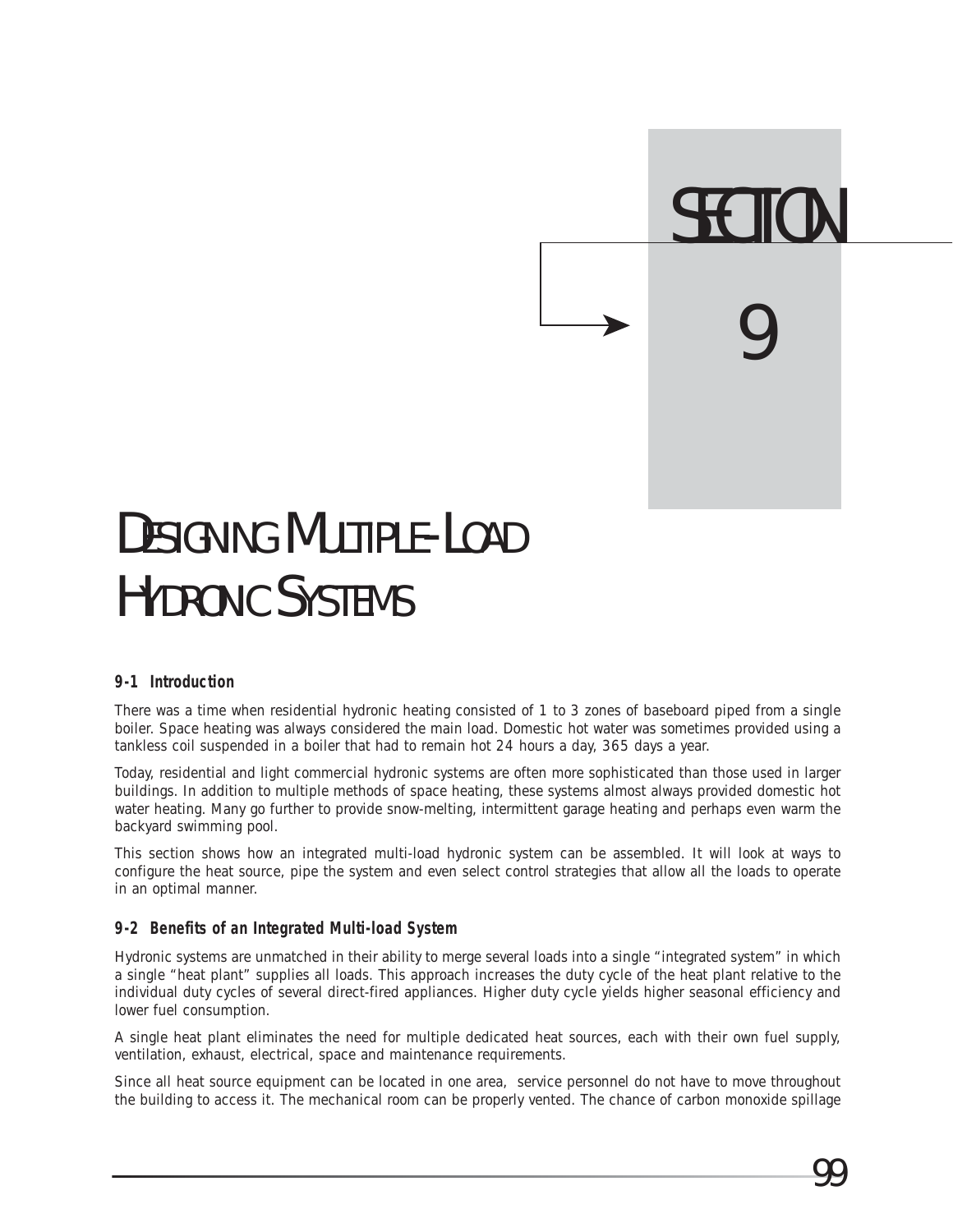is reduced. Should such spillage occur, there is a better chance of detecting it prior to its spread through the building.

The heat plant used in most integrated multi-load hydronic systems is one or more gas- or oil-fired boiler(s). Water in the temperature range of 180 to 200 degrees F. is produced for loads such as fin-tube convectors and domestic water heating. Medium and low temperature water for other loads is achieved by blending hot water with cooler return water using one or more of the mixing strategies discussed in section 6.

Integrated multi-load hydronic systems can also take advantage of load diversity. It's the concept that all loads in a multiple load system almost never demand full heat input at the same time. Thus, it's almost never necessary to size the heat plant equal to the total of all loads operating simultaneously at maximum output.

In the unlikely event all loads did call for maximum heating at the same time the system's controls can invoke prioritized load shedding. Heat input to lower priority loads like garage floor heating and pool heating can be temporarily interrupted so heat can be redirected to higher priority loads like domestic hot water production and space heating. When the high priority loads are satisfied, heat output is directed to

making up the heat deficits of the low priority loads.

The large thermal mass of slab-type floor heating and swimming pools make boiler sizing more a matter of how much energy can be delivered over a period of several hours, rather than how much instantaneous capacity is available.

#### **9-3 Multiple Boiler Systems**

In some multi-load systems, a single boiler can supply all the loads. For larger capacity systems (or systems in which the load can change dramatically from one minute to the next) a multiple boiler system is an ideal solution.

Boilers attain their highest efficiency when running continuously. Multiple boiler systems in which each boiler is individually controlled as a "stage" of heat input encourage longer on-cycles for the individual boilers and thus higher overall heat plant efficiency. The owner is also likely to save thousands of dollars over the life of the system because of this higher efficiency. Longer duty cycles also yield longer life and reduced maintenance for components such as hot surface igniters, oil burners and relays.

Other benefits of multiple staged boiler systems



**Figure 9-1**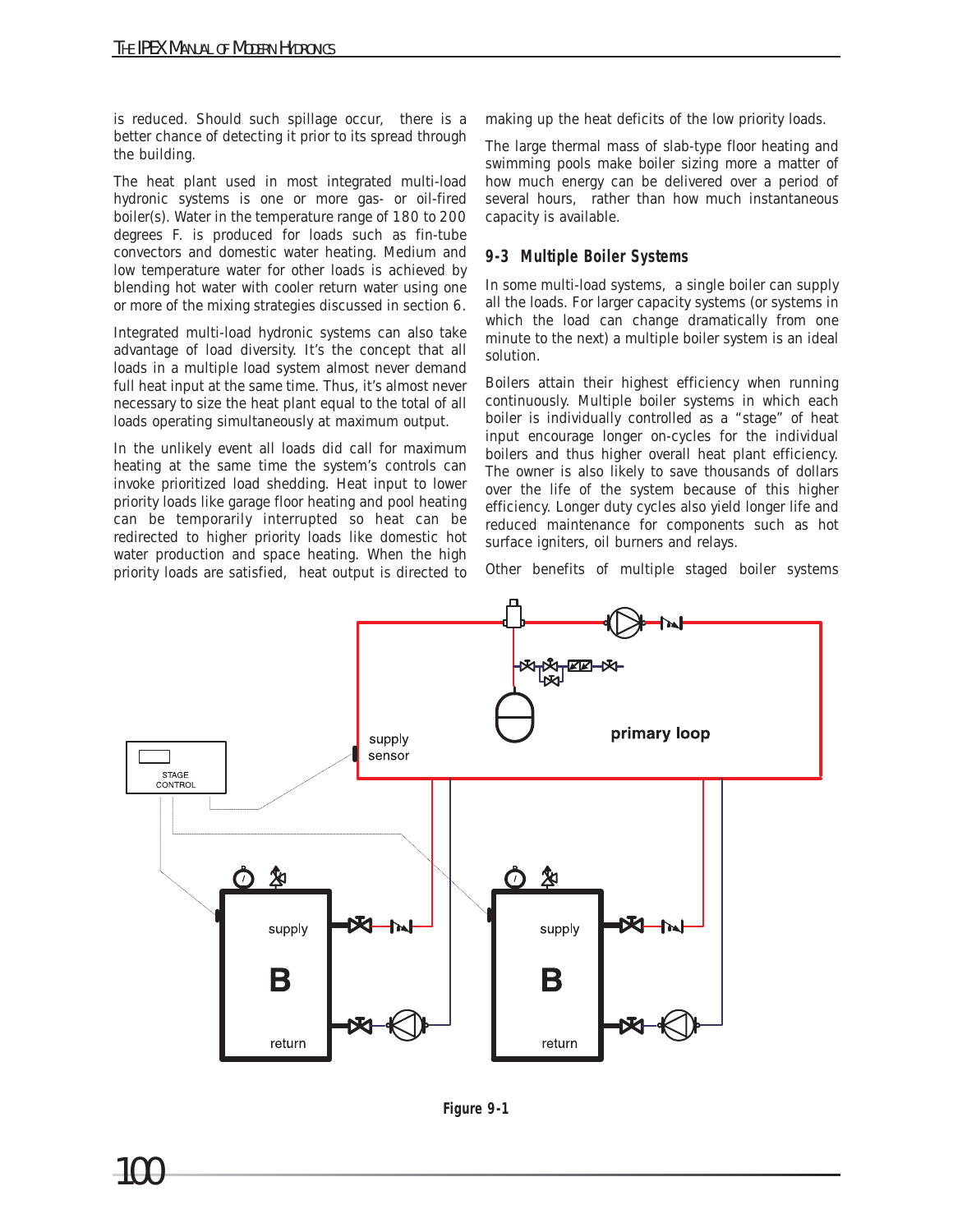include:

- The ability to provide partial heat delivery if one boiler is down for servicing.
- The use of smaller/lighter boilers that are easier to install, especially in retrofit situations.
- The ability to place all the heat generation in one location and thus eliminate several other dedicated heat sources distributed through the building.

To achieve maximum efficiency, the multiple boiler system should be designed so heated water is NOT circulated through unfired boilers. Doing so uses the unfired boiler(s) as heat dissipaters. Although there are several possible ways to achieve this, the piping shown in figure 9-1 is considered by many to be the simplest and most efficient approach.

In this configuration, each boiler's circulator operates only when that boiler is firing. The flow check valves prevents gravity circulation or reverse flow at all other times.

This arrangement also supplies each boiler with the

same (lowest possible) return temperature. The cooler each boiler operates, the higher its efficiency. System controls are configured to prevent any of the boilers from operating at temperatures low enough to cause sustained flue gas condensation.

Multiple-boiler systems are usually operated by a staging control. Such controls have the ability to determine the appropriate water temperature for the load(s) that are active at any given time, and then steer the water temperature supplied to the distribution system toward this "target" temperature.

For space heating loads the water temperature is often reset based on outdoor temperature as discussed in section 6. When the load is supplied through a heat exchanger (such as with snow melting, pool heating, or domestic water heating), the control is usually configured to deliver a high (but fixed) water temperature regardless of the outdoor temperature.

Figure 9-2 shows how a 3-boiler system can be piped to provide heat to both domestic water heating and space heating loads.

Notice the closely-spaced tees that connect the boiler



**Figure 9-2**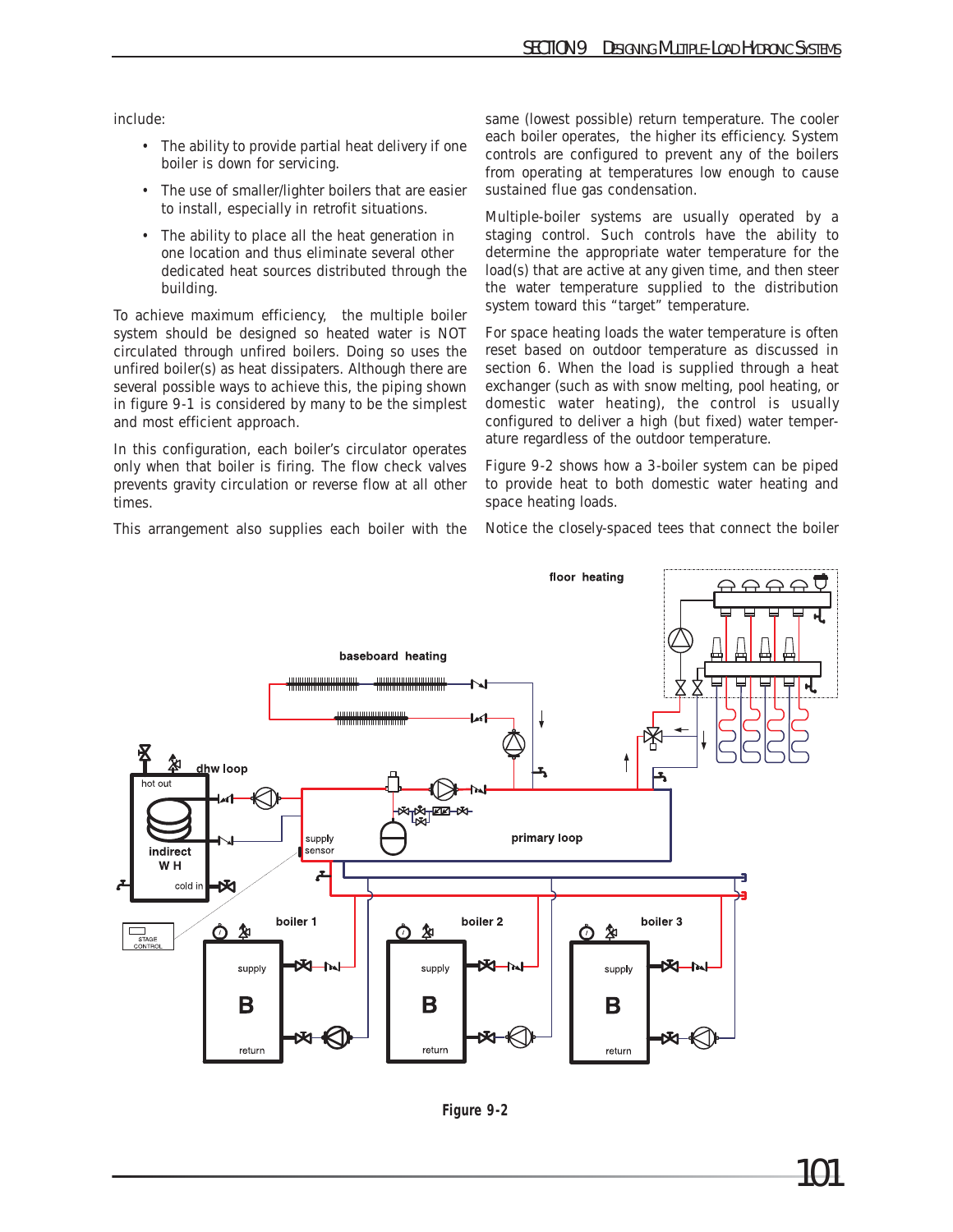manifold piping to the distribution system. This piping arrangement allows the boiler system to "hand off" heat to the distribution system without interference between the various circulators.

Also notice the placement of the supply temperature sensor for the boiler staging control. This placement is necessary because the boiler circulators will only operate when the boilers are being "called for" by the boiler staging control. Do not place the supply sensor on the boiler manifold piping since there will be times when the boiler circulators will be off, yet a load still exists in the distribution system. Without flow through the boiler, manifold piping heat cannot be delivered to the distribution system.

#### **9-4 Providing Domestic Hot Water**

Most integrated multi-load hydronic systems supply domestic hot water using an indirect water heater. Upon a call for domestic water heating, hot boiler water is circulated through a heat exchanger built into the hot water storage tank.

One method of piping an indirect water heater is as a secondary circuit to a primary loop as shown in figure 9-3A.

If this arrangement is used, the DHW tank should be the first secondary circuit connected to the primary loop. This provides the hottest water to the tank's heat exchanger for fast recovery.

Always install a flow-check valve in the supply line leading to the tank's heat exchanger. This prevents the possibility of heat migration due to buoyancy forces and/or slight pressure differentials between the closelyspaced tees connecting the tank's heat exchanger to the primary loop. It also prevents hot water in the tank from establishing a convective cooling loop when the circulators are off.

Piping the DHW tank as a secondary circuit requires hot water to flow around the entire primary loop whenever there's a call for domestic water heating. To minimize piping heat loss, this piping arrangement should only be used for short primary loops that run within the mechanical room. Preferably, the primary loop and DHW secondary loop piping will be insulated to further reduce piping heat loss.

The system designer should also take note that if the DHW tank is not operated as a priority load, all downstream secondary circuits will receive reduced water temperature while the DHW load is operating. The heat emitters in the downstream secondary circuits should be sized to accommodate this reduced water temperature if extended demand for domestic water heating is likely to occur simultaneously with maximum space heating demand.

Another piping option for connecting an indirect water

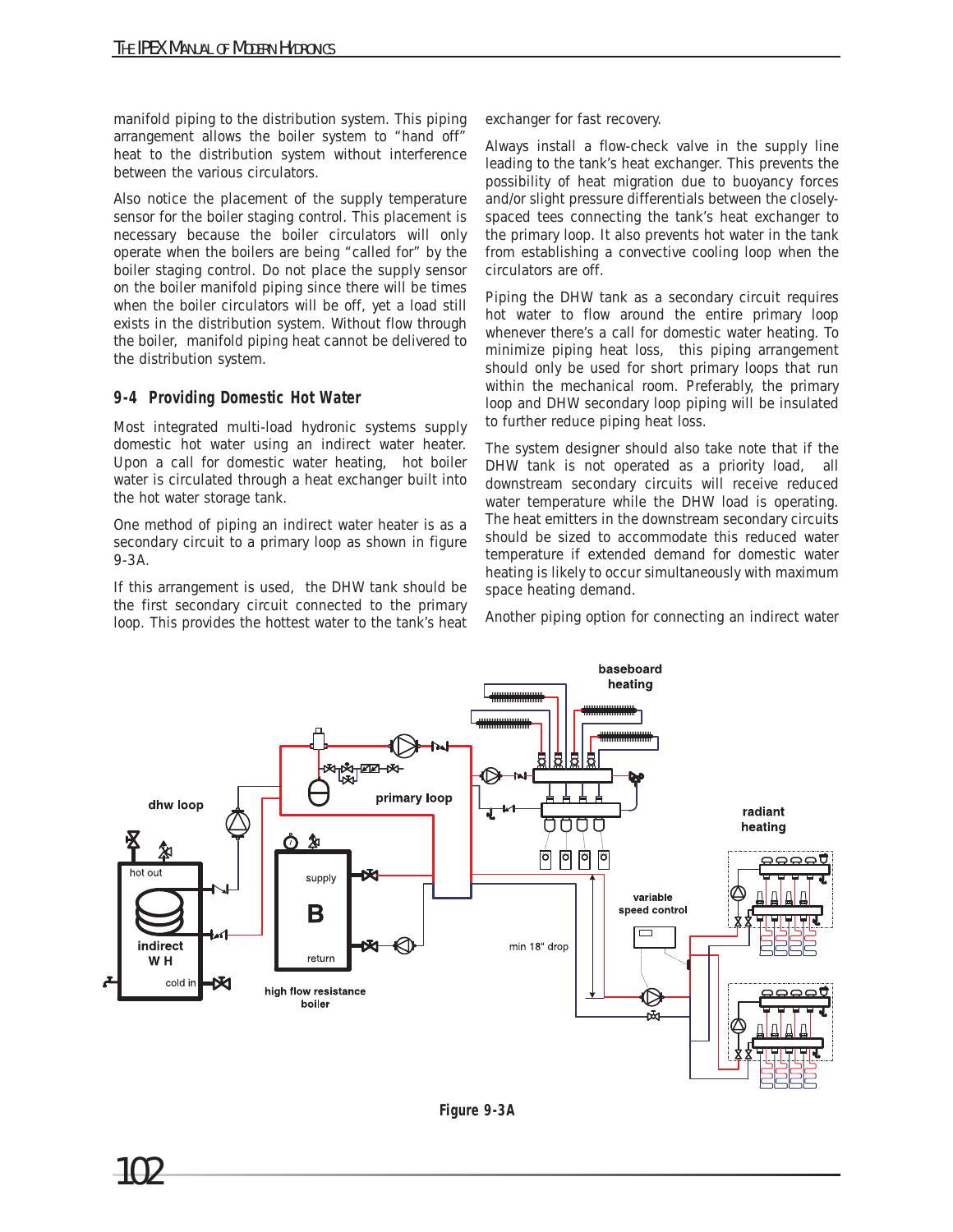

space heating secondary circuit



heater into the system is shown in figure 9-3B.

The indirect water heater is now connected as a parallel circuit to the primary loop. It can operate independently of the primary loop. If the water heater is located close to the boiler and the piping circuit between the two is short, piping heat loss during the DHW cycle is minimal. Furthermore, this arrangement doesn't reduce the water temperature supplied to the primary loop should that loop be operating simultaneously with domestic water heating. Because of these advantages, the parallel piping arrangement is often preferred over piping the indirect water heaters as a secondary circuit.

#### **9-5 Adding Space Heating Loads**

Most modern integrated multi-load hydronic systems are configured around a primary/secondary piping

system. The details and options available for primary/secondary piping were discussed in section 8.

The backbone of the system is the primary loop. It conveys hot water to one or more secondary circuits that, in turn, convey that water to the heat emitters. Each secondary circuit can be thought of as a subassembly that is "plugged into" the primary loop.

When the system serves several loads that operate over a wide range of water temperatures, the loads requiring the high water temperatures should be piped in near the beginning of a series-type primary loop, while those requiring lower temperatures are connected near the end. This allows the loads to accommodate the decreasing water temperature around the primary loop.

Designers should investigate the possibility of operating primary loops with temperature drops of 30 to 40 degrees F. under design load conditions, (instead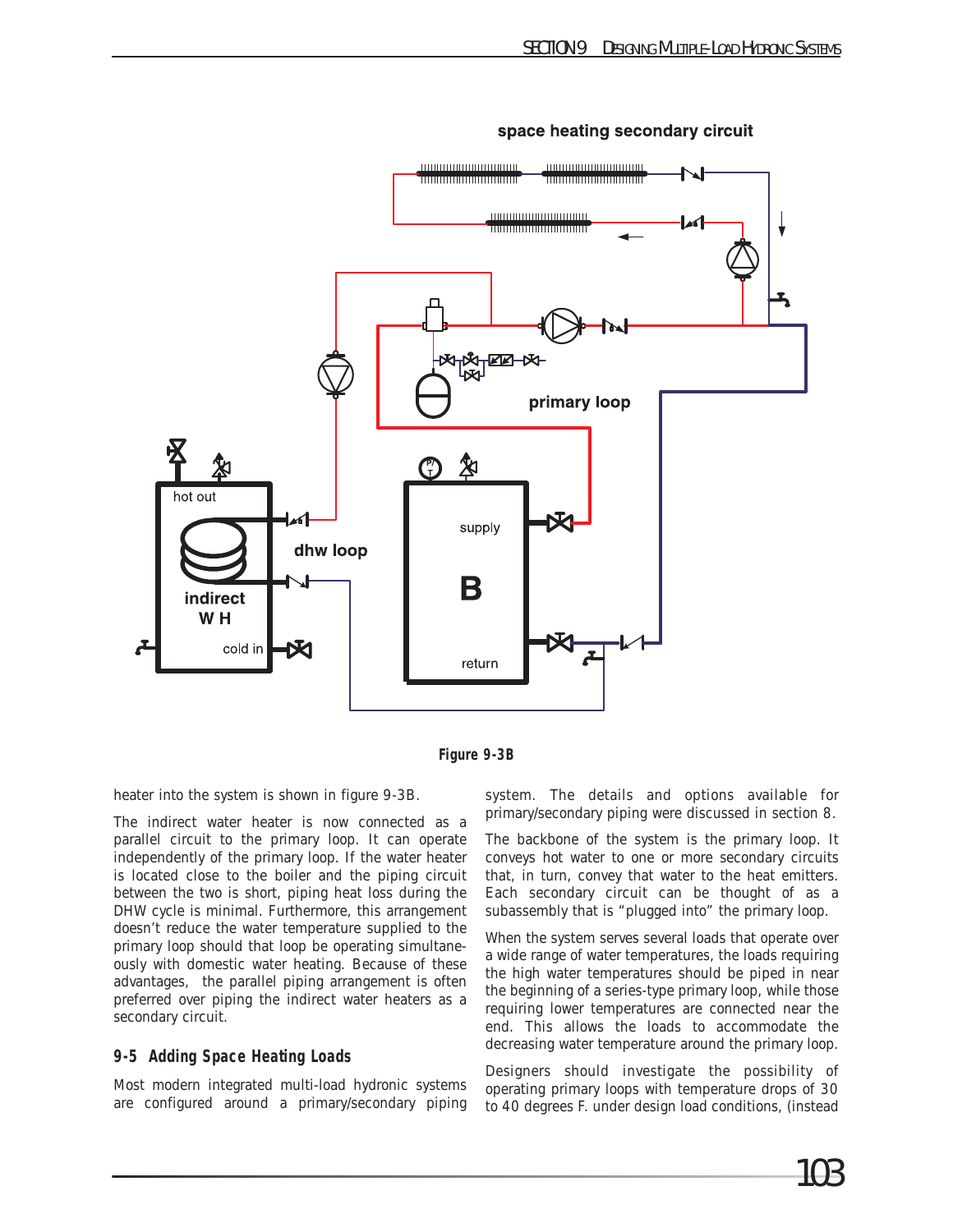of the typical 20 degrees F.). The greater the temperature drop, the lower the primary loop flow rate can be to deliver all the output of the heat source. In many cases the size of the primary loop piping as well as the primary circulator can be reduced when the loop is designed around a higher temperature drop. A smaller circulator could significantly reduce the electrical energy used by the system over its lifetime.

When designing a series primary loop, it's necessary to account for the temperature drop associated with each operating secondary circuit. Formula 8-1, repeated below, can be used for this purpose.

#### **Formula 8-1**

$$
\Delta T = \frac{Q}{500 \text{ x f}}
$$

**Where:**

- $\Delta T$  = Temperature drop in the primary loop across the tees of an operating secondary circuit (deg. F)
- $Q =$  Rate of heat delivery to the secondary circuit (Btu/hr)
- $f = Flow$  rate in the primary circuit (in gpm)

The heat emitters in the various secondary circuits need to be sized for the water temperature available to them based on where they connect to the primary loop. The farther downstream a given secondary circuit connects to the primary loop, the lower the water temperature available to it (assuming the upstream secondary circuits are operating).

If a conventional boiler is used as the heat source, the designer should also verify that the water temperature at the end of the primary loop (when all loads are operating) is high enough to prevent sustained flue gas condensation within the boiler or its vent piping. Refer to section 5 for a more detailed discussion of this topic.

Figure 9-4 depicts a system using a single boiler to supply radiant floor heating as well as an indirect water heater. The floor heating system consists of three manifold stations piped in parallel. This arrangement supplies the same water temperature to each manifold station (as discussed in section 8). The supply water temperature to the floor circuits is controlled by a variable speed injection mixing system.

Note that the DHW tank is connected as a parallel



**Figure 9-4**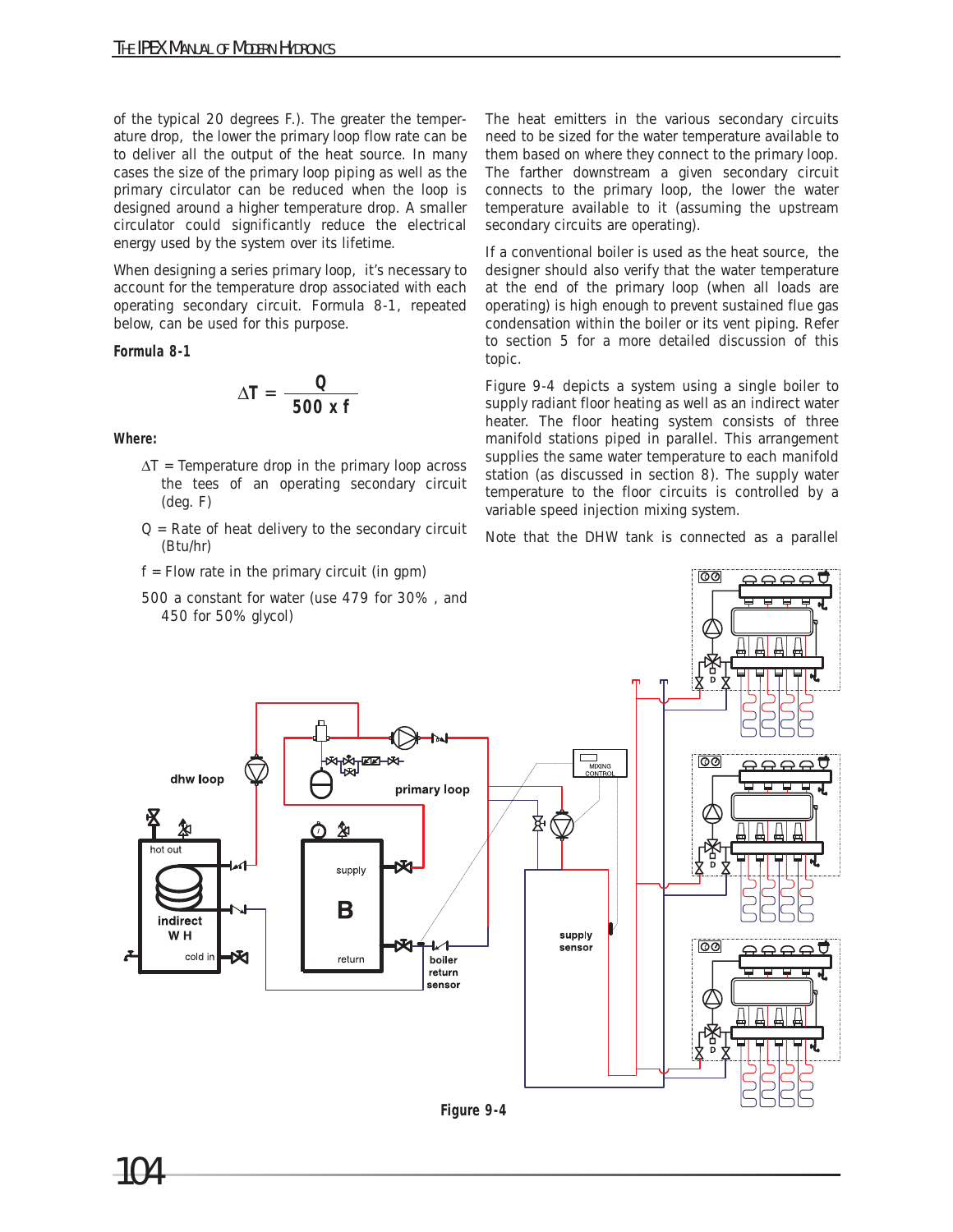

**Figure 9-5**

circuit to the primary circuit. Also note the locations of the temperature sensors providing feedback to the injection controller.

Figure 9-5 expands the system of figure 9-4 by adding a series of secondary circuits supplying finned-tube baseboard. Since the baseboards need to operate at a higher water temperature than the floor heating circuits, the secondary circuit supplying them is connected to the primary loop upstream of the injection mixing system.

The distribution system is further expanded in figure 9- 6 by adding a heat exchanger to supply heat to a garage floor heating subsystem that will be filled with a glycol solution allowing it to be completely turned off when desired.

The temperature of the glycol solution is controlled by a variable speed injection pump that regulates the hot water flow through the "hot" side of the heat exchanger. The controller operating the injection pump monitors its own return temperature sensor located near the inlet of the boiler. When necessary, this controller reduces the hot water flow through the garage heat exchanger to prevent the cold garage floor slab from removing heat from the system faster than the heat plant can produce it.

The heat exchanger, like the DHW tank, is connected as a parallel (rather than secondary) circuit. In the event the heat exchanger and the DHW tank are allowed by the controls to operate at the same time, this arrangement makes the highest water temperature in the system available to both loads.

When the DHW tank or garage floor heat exchanger call for heat, (as evidenced by a contact closure of either a thermostat or aquastat) the boiler staging control receives a "setpoint demand." In this mode, the target water temperature leaving the boiler manifold piping is typically in the range of 200 deg. F.

When either of the space heating loads calls for heat, the boiler controller receives a "heating demand." In this mode, the target water temperature is calculated by the boiler control based on the current outdoor temperature (e.g. outdoor reset control).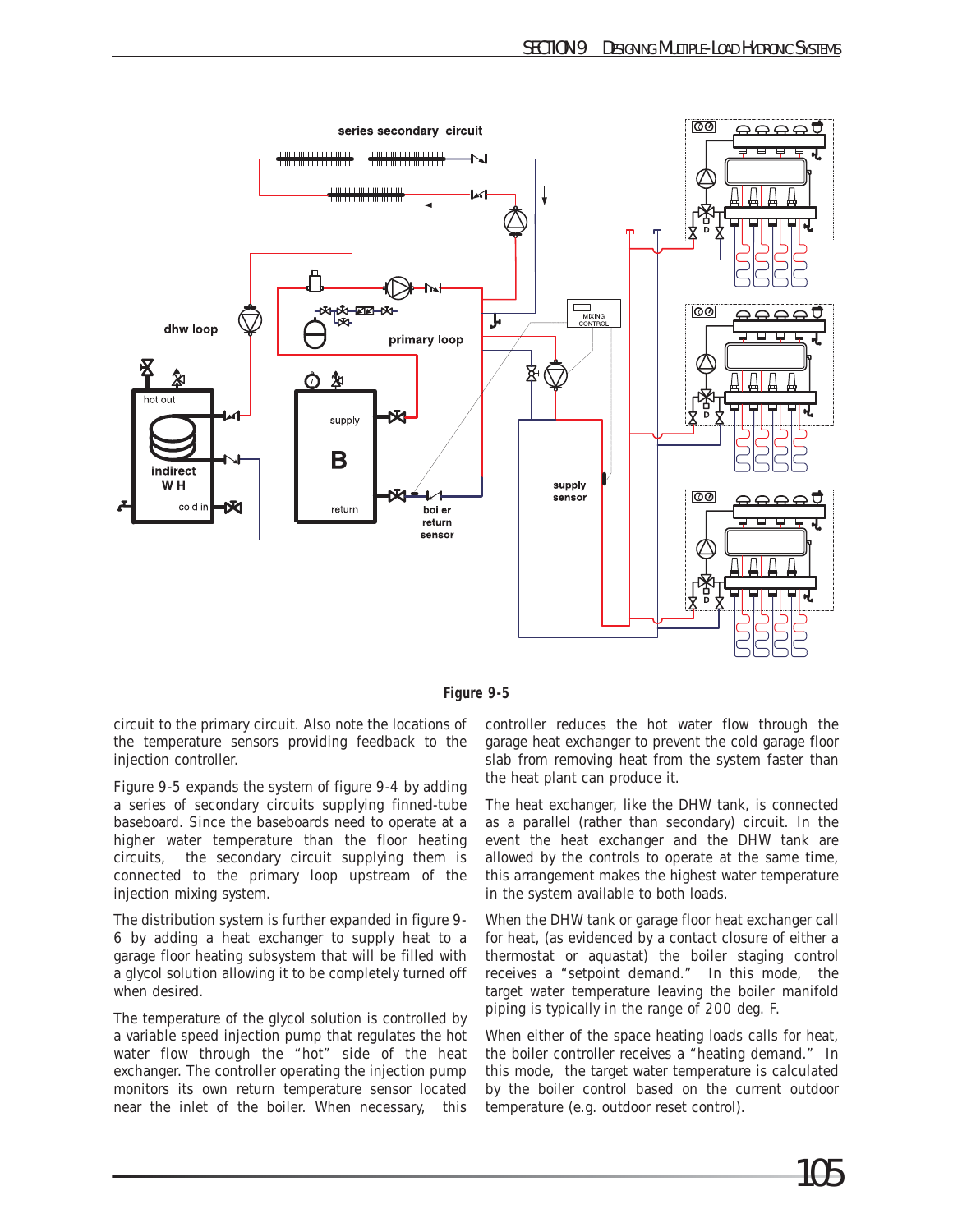

**Figure 9-6**

Figure 9-7 adds one more subassembly to the system. It's a secondary circuit consisting of a small circulator and homerun manifold station supplying several small heat emitters. Some of these heat emitters may be towel warmers in the building. Others may supplement the output of a heated floor in certain high load areas of the building.

The home run approach as described in section 6 allows small diameter Kitec or PEX tubing to be routed through the building structure much like electrical cable. It also allows for individual circuit control and supplies the same water temperature to each circuit.

Another modification shown in figure 9-7 is using an external stainless steel heat exchanger between the system water and a conventional hot water storage tank. A stainless steel or bronze circulator must be used between the storage tank and the heat exchanger.

This arrangement can be used in situations where the heat transfer capacity of an indirect water heater (with its own internal heat exchanger) is not sufficient to

transfer the full heat output of the heat plant to the domestic hot water load. When heat transfer between the heat plant and domestic hot water load is "bottlenecked", the boiler will climb to its high limit temperature before the DHW load is satisfied and shut off during part of the cycle. As such, the heat plant is not delivering its full potential heat output rate to the load. Ensuring that this doesn't happen is important in systems that supply domestic hot water to homes with multiple bathrooms, especially those equipped with high water usage fixtures.

#### **9-6 Summary of Design Concepts**

Here's a summary of the concepts to remember when designing multi-load hydronic systems:

- Use a single "heat plant" to supply all heating loads rather than using several "dedicated" heat sources.
- Examine load diversity when sizing the heating plant. Consider the likely total heat needed by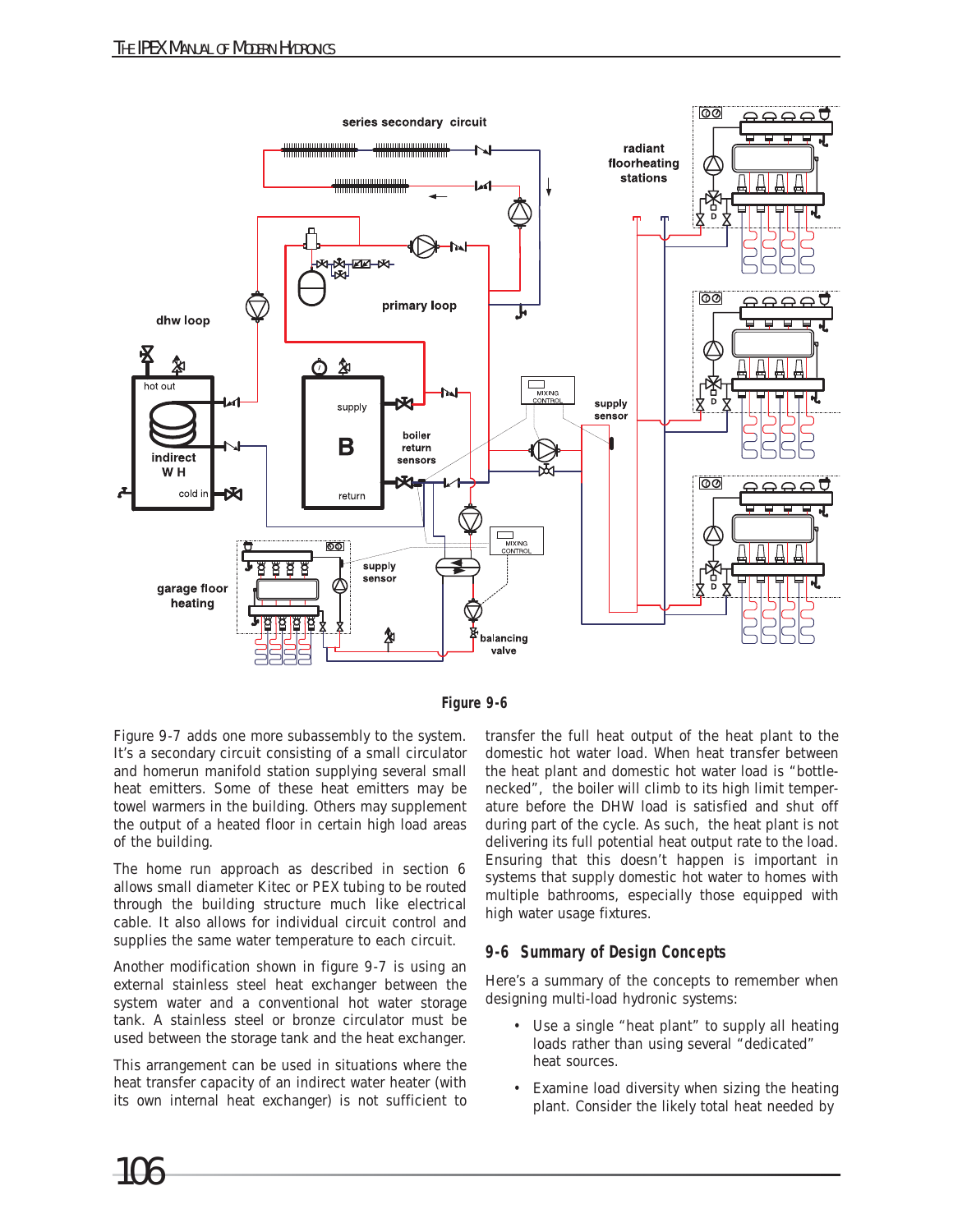



the loads over a period of several hours. Use prioritized load shedding (when necessary) to handle unusually high load requirements.

- Use a multiple boiler system rather than a single large boiler when the system has a wide range of load requirements (such as a high intermittent demand for domestic water heating).
- When using multiple boilers, configure the piping and controls so heated water is not circulated through unfired boilers.
- When using multiple boilers, connect the boiler manifold to the distribution system with a pair of closely-spaced tees to prevent interference between the boiler circulators and those in the distribution system.
- Use a series primary loop when the water supply temperatures of the secondary loads vary over a wide range.
- Connect high temperature secondary circuits near the beginning of a series primary loop, and lower temperature loads near the end.
- Use a parallel primary secondary piping when the water supply temperatures of the secondary circuits are all similar.
- To minimize piping heat loss connect the indirect DHW tank as a parallel (rather than secondary) circuit.
- To reduce pipe size, pump size and operating cost, consider designing series-type primary loops for a temperature drop of 30 to 40 degree F. under full load.
- For maximum recovery rate, ensure that the full output of the heat plant can be delivered to the water heater without the boilers reaching their high limit temperature settings. Use an external heat exchanger if necessary to ensure full heat transfer to the domestic hot water storage tank.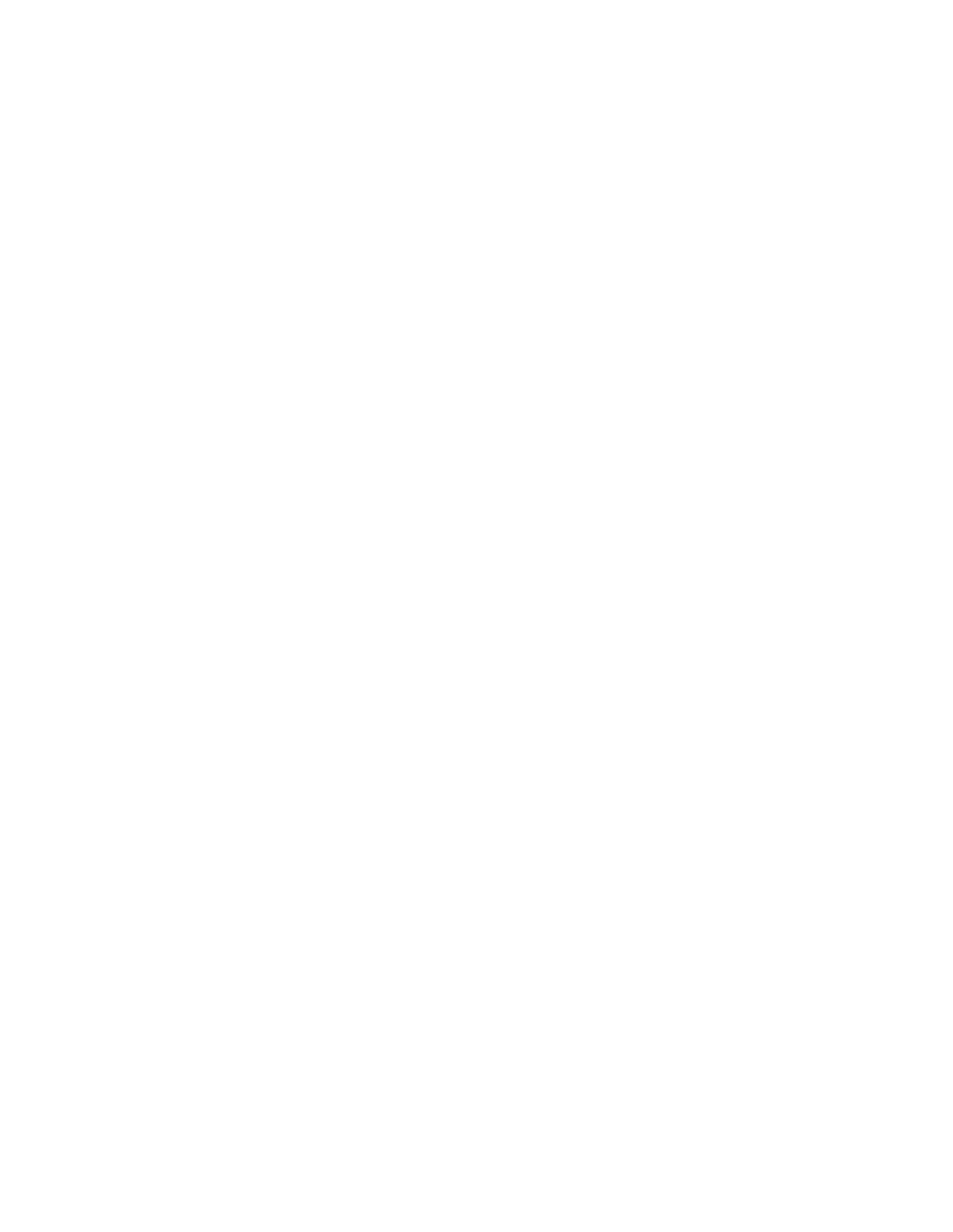# **SECTION** 10

### RADIANT PIPE AND TUBING

IPEX is a leading supplier of thermoplastic piping systems, providing customers with one of the world's largest and most comprehensive product lines. Included in this offering are the two leading products for hydronic radiant heating – Kitec XPA pipe and oxygen barrier PEX tubing.

Kitec XPA and PEX tubing have each played an important role in the impressive growth of hydronic radiant system popularity in North America. Used in radiant floor heating for residential, industrial and institutional projects, radiator and baseboard hook-up, snowmelt systems and more, XPA and PEX transport liquid from heat source, to heat zone and back again.

But why choose PEX tubing for a given radiant heating installation instead of XPA pipe? The answer is really based on personal preference.

Some contractors prefer PEX tubing for staple-up applications between floor joists – stating that PEX tube is more flexible and less prone to kinking than XPA pipe. Others find smaller 3/8" diameter PEX tube ideally suited for topping pour installations where floor to ceiling height is limited or were changing the floor elevation is restricted. Some say there is no discernable difference between the two and the matter is cost. Still, others feel that XPA pipe is by far the superior pipe for hydronics.

The facts show that both PEX tubing and XPA pipe are viable products with decades of proven performance in all manner of hydronic applications. As the world's leading supplier of thermoplastic piping systems, IPEX offers industry the two leading options for hydronic pipe and tubing. In time, the debate over which is better – XPA or PEX – will sort itself out.

#### **Kitec XPA Pipe**

Great ideas are often born by merging the strengths of one product with those of another. Kitec XPA (X-linked Polyethylene Aluminum) pipe is the result of one of these great ideas. It combines the strength of metal with the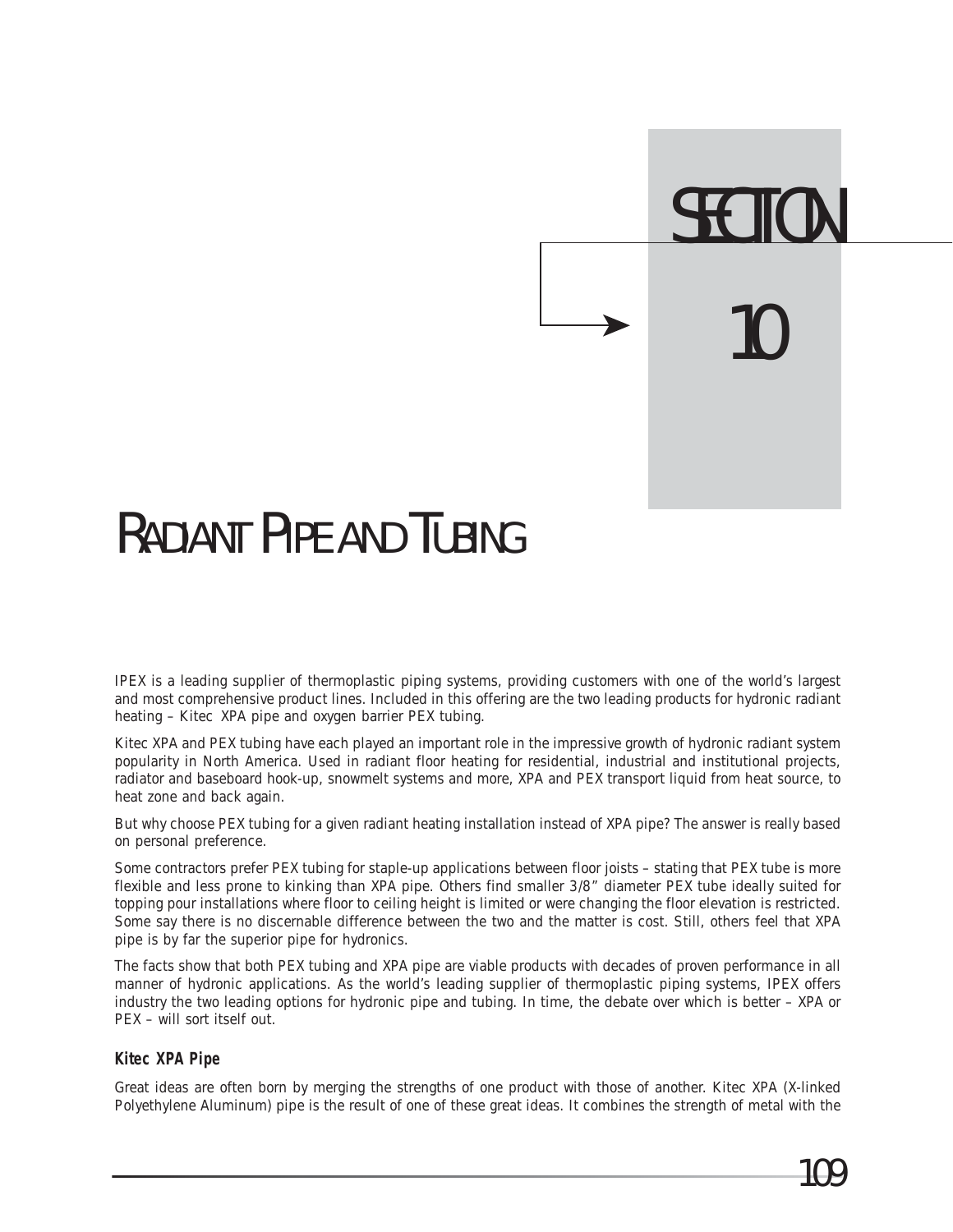longevity of plastic – and it brings some unique benefits to the hydronic radiant heating market.

XPA's aluminum core is what sets it above all other heating pipes. In combination with x-linked polyethylene and specialized adhesive layers that bond the components together, this aluminum core is responsible for most of XPA pipe's unique features and benefits.

Thanks to its aluminum core, XPA pipe is stronger than typical heating PEX tubing. XPA pipe exhibits greater long term pressure ratings (25% higher operating pressure than PEX tube), greater burst pressure resistance, greater hoop strength for resistance to crushing, greater beam strength for less sagging.

#### **Oxygen Barrier PEX Tubing**

PEX tubing is universally recognized as the most widely used radiant heating tube. Its light weight, flexibility and wide availability make it a natural choice for radiant heating applications.

IPEX offers a full range of oxygen barrier PEX tubing sizes to round out its industry leading offering of WarmRite Floor hydronic radiant heating components. PEX manifold fittings are designed to quickly and easily connect PEX tubing to the full range of standard WarmRite Floor chrome manifolds. And pre-assembled WarmRite Floor control panels accept PEX tubing as well.

In order to facilitate a technical comparison between XPA pipe and PEX tubing, the following information is arranged to show XPA details along side PEX.

#### **Kitec XPA Pipe**

Dimensions in inches

| <b>Nominal</b><br><b>Size</b> | Average<br>I.D. | Average<br>0.D. | Weight<br>lb / 100 ft | Volume U.S.<br>gal / ft |
|-------------------------------|-----------------|-----------------|-----------------------|-------------------------|
| 3/8                           | 0.346           | 0.48            | 4.7                   | 0.005                   |
| 1/2                           | 0.500           | 0.63            | 6.8                   | 0.009                   |
| 5/8                           | 0.79<br>0.631   |                 | 10.1                  | 0.016                   |
| 3/4                           | 0.806           | 0.98            | 13.7                  | 0.025                   |
| 1                             | 1.032           | 1.26            | 23.0                  | 0.040                   |

#### **PEX Tubing**

Dimensions in inches

| Nominal<br><b>Size</b> | Average<br>I.D. | Average<br>O.D. | Weight<br>lb / 100 ft | Volume U.S.<br>gal / ft |
|------------------------|-----------------|-----------------|-----------------------|-------------------------|
| 3/8                    | 0.346           | 0.500           | 4.1                   | 0.005                   |
| 1/2                    | 0.485           | 0.625           | 5.4                   | 0.009                   |
| 5/8                    | 0.584           | 0.750           | 8.1                   | 0.014                   |
| 3/4                    | 0.681           | 0.875           | 10.2                  | 0.019                   |
| 1                      | 0.875           | 1.125           | 16.9                  | 0.030                   |

| <b>Nominal</b><br><b>Size</b> | Average<br>I.D. | Average<br>0.D. | Weight<br>g/m | Volume<br>1/m |
|-------------------------------|-----------------|-----------------|---------------|---------------|
| 9                             | 8.8             | 12.2            | 69            | 0.063         |
| 12                            | 12.5            | 16.0            | 101           | 0.113         |
| 16                            | 16.0            | 20.0            | 150           | 0.201         |
| 20                            | 20.5            | 25.0            | 203           | 0.314         |
| 25                            | 26.0            | 32.0            | 341           | 0.500         |

#### Dimensions in mm Dimensions in mm

| <b>Nominal</b><br><b>Size</b> | Average<br>I.D. | Average<br>0.D. | Weight<br>g/m | Volume<br>1/m |
|-------------------------------|-----------------|-----------------|---------------|---------------|
| 9                             | 8.8             | 12.7            | 61            | 1.063         |
| 12                            | 12.3            | 15.9            | 81            | 0.111         |
| 16                            | 14.8            | 19.0            | 121           | 0.174         |
| 20                            | 17.3            | 22.2            | 152           | 0.236         |
| 25                            | 22.2            | 28.6            | 252           | 0.372         |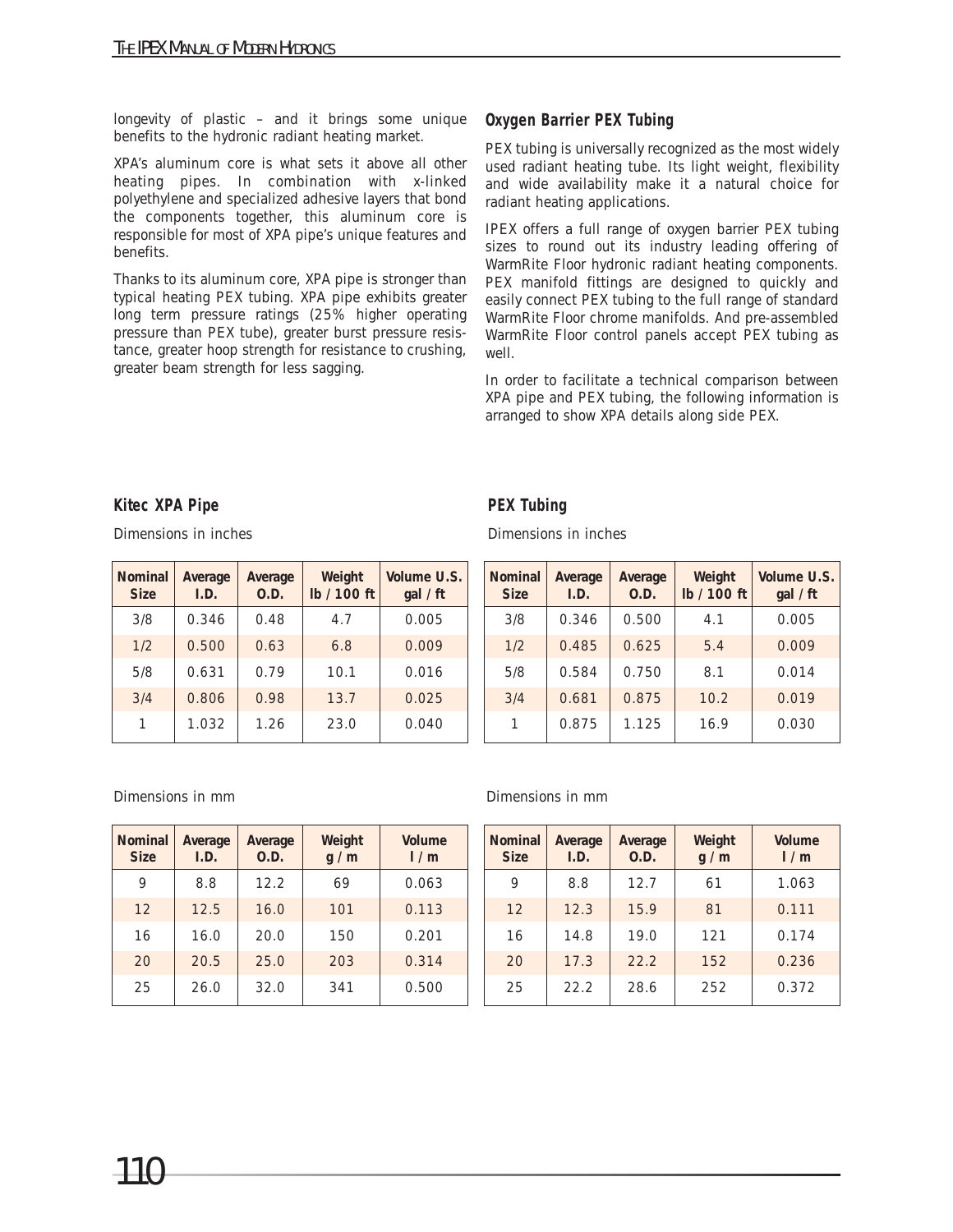#### **XPA pipe is easily shaped by hand, Keeps its shape**

XPA pipe loops can be easily shaped by hand to a radius of 5 times the pipe O.D. And thanks to the aluminum core XPA pipe maintains the shape that you bend it to – this is of great benefit when installing radiant heating loops especially when compared to PEX tubing. Larger pipe sizes may require a bending tool to achieve the minimum radius shown.

When uncoiled, PEX tubing tries to revert back to its smaller coil size. This makes installation somewhat more challenging and requires PEX tube to be secured at closer intervals in order to maintain its installed position. As well, PEX tubing is less malleable than XPA pipe and therefore has larger allowable bending radii than XPA.

| <b>Nominal Pipe</b><br><b>Size</b> |    |     | <b>XPA Pipe</b><br>Min. Bend Radius | <b>PEX Tubing</b><br><b>Min. Bend Radius</b> |     |  |
|------------------------------------|----|-----|-------------------------------------|----------------------------------------------|-----|--|
| in                                 | mm | in  | mm                                  | in                                           | mm  |  |
| 3/8                                | 9  | 2.5 | 64                                  | 3.0                                          | 76  |  |
| 1/2                                | 12 | 3.2 | 81                                  | 3.8                                          | 97  |  |
| 5/8                                | 16 | 4.0 | 102                                 | 4.5                                          | 114 |  |
| 3/4                                | 20 | 5.5 | 140                                 | 7.0                                          | 178 |  |
|                                    | 25 | 6.5 | 165                                 | 9.N                                          | 229 |  |

#### **Oxygen permeation**

Unlike barrier PEX tubing with its externally applied oxygen barrier XPA pipe houses an aluminum oxygen barrier permanently in between layers of plastic. This means that damage due to installation and construction is avoided making the oxygen barrier a permanent and reliable component of your heating system.

XPA pipe limits oxygen permeation to 0.006g/m3 /ºC/day, 25 times better than the acceptable standard.

PEX tubing has its EVOH oxygen barrier located on the outside of the tubing. This layer limits oxygen permeation to minimum acceptable amount of 0.10 g/m3 /ºC/day.

#### **XPA Pipe – built in safety against ground source contaminants**

That same aluminum core that provides such an excellent and permanent oxygen barrier, acts as a first line of defense against ground source contamination such as termiticide. IPEX XPA pipe can be buried directly below grade and in the slab without fear of ground source contamination.

PEX tubing should be treated as a thermoplastic piping material in relation to its permeability. Thermoplastic systems including PEX should not be used if ground source contamination is a threat.

#### **Low Expansion and Contraction**

The coefficient of linear expansion for XPA pipe is very similar to copper  $-$  1.3 x 10-5 in./in./ $\degree$ F (0.23mm/10m/ºC). As an example, one hundred feet of XPA pipe with a 10ºF rise in temperature will expand only 0.156 inches.

PEX tubing on the other hand has a linear expansion / contraction 7 times greater than XPA pipe. One hundred feet of PEX tubing expands and contracts at a rate of 1.1 inches per 10ºF change in temperature.

The following charts provide a quick reference for expansion / contraction of 100 feet (30.5m) of Kitec XPA pipe and PEX tubing.

**Approximate linear expansion / contraction of 100 feet of XPA pipe**

| $^{\circ}$ F<br>$\rm ^{o}C$ | $20^{\circ}F$<br>$(-7C)$ | $40^{\circ}F$<br>(4C) | $60^{\circ}F$<br>(15C) | $70^{\circ}$ F | $80^{\circ}$ F<br>$(21C)$ $(27C)$ | $100^{\circ}$ F<br>(38C) | $(49C)$ $(60C)$ $(71C)$                                                   | $120^{\circ}$ F   140 $^{\circ}$ F | $160^{\circ}$ F     | 180°F<br>(82C) | $200^{\circ}F$<br>(93C) |
|-----------------------------|--------------------------|-----------------------|------------------------|----------------|-----------------------------------|--------------------------|---------------------------------------------------------------------------|------------------------------------|---------------------|----------------|-------------------------|
| in                          | $-0.80$                  |                       |                        |                |                                   |                          | $-0.48$   $-0.16$   <b>100.0'</b>   $+0.16$   $+0.48$   $+0.80$   $+1.12$ |                                    | $+1.44$ +1.76 +2.08 |                |                         |
| mm                          | $-20$                    | $-12$                 | $-4$                   | $\vert$ 30.5m  | $+4$                              | $+12$                    | $+20$                                                                     | $+28$                              | $+36$               | $+44$          | $+52$                   |

**Approximate linear expansion / contraction of 100 feet of PEX Tubing**

| $\mathsf{P}$<br>$^{\circ}$ C | $20^{\circ}F$<br>$(-7C)$ | $40^{\circ}F$<br>(4C) | $660^{\circ}F$<br>(15C) | $70^{\circ}$ F | $180^{\circ}$ F<br>$(21C)$ $(27C)$ | 100°F<br>(38C) | 120°F   140°F  <br>$(49C)$ $(60C)$ $(71C)$ | $160^{\circ}$ F | 180°F<br>(82C) | 200°F<br>(93C) |
|------------------------------|--------------------------|-----------------------|-------------------------|----------------|------------------------------------|----------------|--------------------------------------------|-----------------|----------------|----------------|
| in                           |                          |                       |                         |                |                                    |                |                                            |                 |                |                |
| mm                           | $-140$                   | $-84$                 | $-28$                   | 30.5m          | $+128$                             | $+84$          | +140   +196                                | +252            | $+308$         | $+364$         |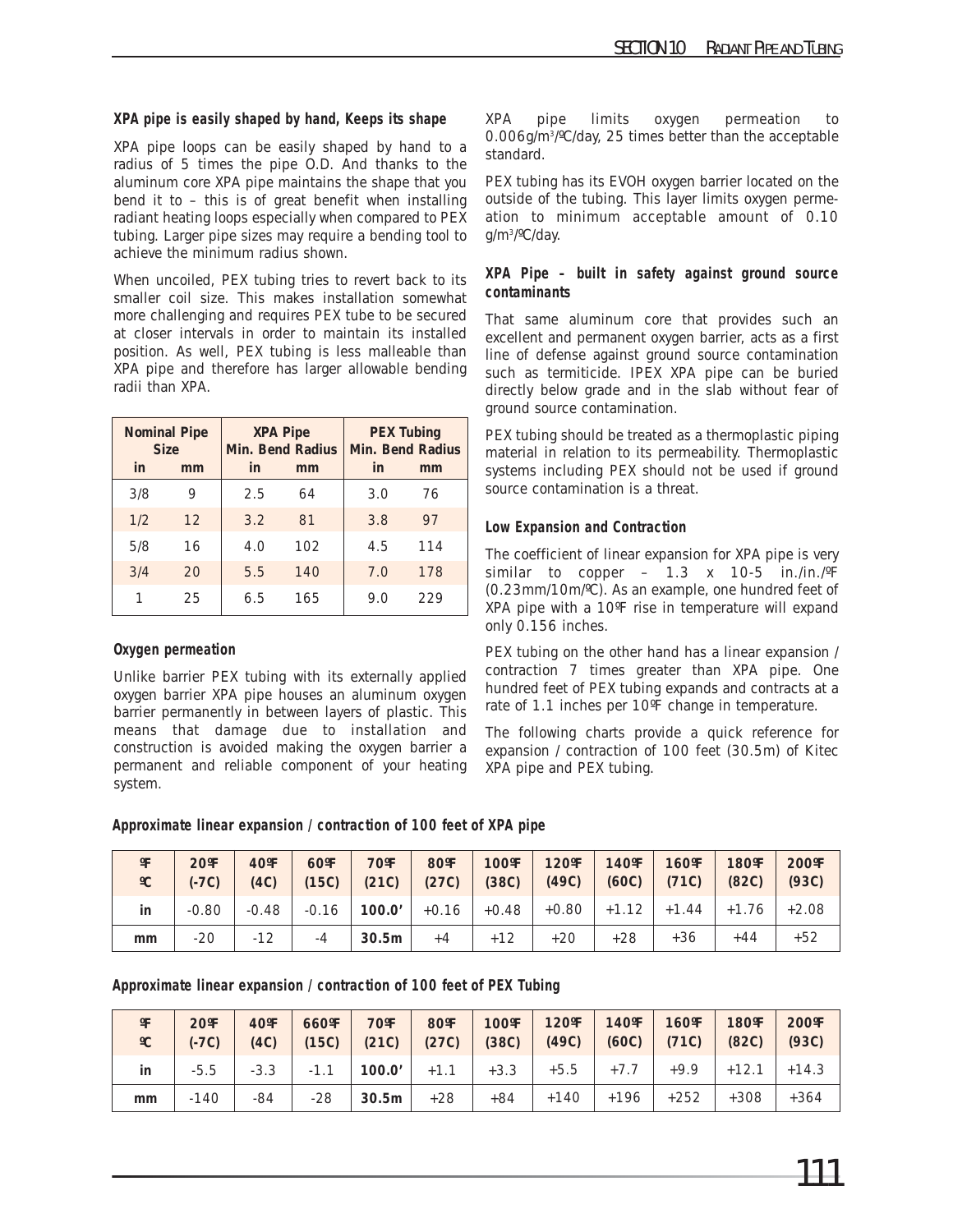#### **Less head loss than equivalent PEX tube**

The following table provides a head loss comparison between Kitec XPA Pipe and PEX Tubing. The larger I.D. of XPA is clearly evident in the following table. Detailed flow rate tables for various heating mediums and temperatures are included in the Appendices.

|                                |                          |       | <b>XPA Pipe</b> | Pressure Loss per 100 feet - psi |      | <b>PEX Tubing</b><br>Pressure Loss per 100 feet - psi |       |      |      |                 |
|--------------------------------|--------------------------|-------|-----------------|----------------------------------|------|-------------------------------------------------------|-------|------|------|-----------------|
| <b>Flow Rate</b><br><b>GPM</b> | 3/8"                     | 1/2"  | 5/8"            | 3/4"                             | 1"   | 3/8"                                                  | 1/2"  | 5/8" | 3/4" | 1 <sup>''</sup> |
| 0.1                            | 0.11                     | 0.02  | 0.01            | 0.00                             | 0.00 | 0.11                                                  | 0.03  | 0.01 | 0.01 | 0.00            |
| 0.2                            | 0.45                     | 0.05  | 0.02            | 0.01                             | 0.00 | 0.45                                                  | 0.06  | 0.03 | 0.01 | 0.01            |
| 0.3                            | 0.92                     | 0.16  | 0.03            | 0.01                             | 0.00 | 0.92                                                  | 0.18  | 0.04 | 0.02 | 0.01            |
| 0.4                            | 1.52                     | 0.26  | 0.09            | 0.01                             | 0.01 | 1.52                                                  | 0.30  | 0.13 | 0.06 | 0.01            |
| 0.5                            | 2.24                     | 0.39  | 0.13            | 0.04                             | 0.01 | 2.24                                                  | 0.45  | 0.19 | 0.09 | 0.03            |
| 0.6                            | 3.08                     | 0.54  | 0.17            | 0.06                             | 0.02 | 3.08                                                  | 0.62  | 0.26 | 0.12 | 0.04            |
| 0.7                            | 3.61                     | 0.70  | 0.23            | 0.07                             | 0.02 | 3.61                                                  | 0.81  | 0.34 | 0.16 | 0.05            |
| 0.8                            | 4.58                     | 0.89  | 0.29            | 0.09                             | 0.03 | 4.58                                                  | 1.03  | 0.42 | 0.20 | 0.06            |
| 0.9                            | 5.66                     | 0.97  | 1.36            | 0.11                             | 0.03 | 5.66                                                  | 1.15  | 0.52 | 0.25 | 0.08            |
| 1.0                            | 6.84                     | 1.17  | 0.43            | 0.14                             | 0.04 | 6.84                                                  | 1.39  | 0.63 | 0.30 | 0.09            |
| 1.2                            | 9.48                     | 1.62  | 0.52            | 0.19                             | 0.06 | 9.48                                                  | 1.92  | 0.77 | 0.42 | 0.13            |
| 1.4                            | 12.50                    | 2.14  | 0.69            | 0.24                             | 0.08 | 12.50                                                 | 2.54  | 1.02 | 0.49 | 0.17            |
| 1.6                            | 15.90                    | 2.72  | 0.88            | 0.28                             | 0.10 | 15.90                                                 | 3.22  | 1.29 | 0.62 | 0.19            |
| 1.8                            | 19.60                    | 3.36  | 1.08            | 0.34                             | 0.12 | 19.60                                                 | 3.98  | 1.60 | 0.76 | 0.23            |
| 2.0                            | 23.70                    | 4.06  | 1.31            | 0.41                             | 0.13 | 23.70                                                 | 4.81  | 1.93 | 0.92 | 0.28            |
| 2.5                            | 35.50                    | 6.06  | 1.96            | 0.61                             | 0.19 | 35.50                                                 | 7.18  | 2.88 | 1.38 | 0.41            |
| 3.0                            | 49.20                    | 8.41  | 2.71            | 0.85                             | 0.26 | 49.20                                                 | 9.96  | 3.99 | 1.91 | 0.57            |
| 3.5                            |                          | 11.10 | 3.58            | 1.12                             | 0.34 |                                                       | 13.10 | 5.27 | 2.52 | 0.76            |
| 4.0                            | $\overline{\phantom{0}}$ | 14.10 | 4.55            | 1.43                             | 0.44 |                                                       | 16.70 | 6.70 | 3.20 | 0.96            |

|                             | <b>XPA Pipe</b><br>Pressure Loss per 100 meters - kPa |      |                  |                  |      |                          | <b>PEX Tubing</b><br>Pressure Loss per 100 meters - kPa |                  |      |      |  |  |
|-----------------------------|-------------------------------------------------------|------|------------------|------------------|------|--------------------------|---------------------------------------------------------|------------------|------|------|--|--|
| <b>Flow Rate</b><br>L / min | 9 <sub>mm</sub>                                       | 12mm | 16 <sub>mm</sub> | 20 <sub>mm</sub> | 25mm | 9 <sub>mm</sub>          | 12mm                                                    | 16 <sub>mm</sub> | 20mm | 25mm |  |  |
| 0.39                        | 2.41                                                  | 0.55 | 0.22             | 0.08             | 0.03 | 2.41                     | 0.97                                                    | 0.30             | 0.16 | 0.06 |  |  |
| 0.78                        | 10.2                                                  | 1.11 | 0.43             | 0.16             | 0.06 | 10.2                     | 1.93                                                    | 0.59             | 0.32 | 0.12 |  |  |
| 1.17                        | 20.7                                                  | 3.61 | 0.65             | 0.25             | 0.09 | 20.7                     | 2.90                                                    | 0.89             | 0.48 | 0.18 |  |  |
| 1.56                        | 34.3                                                  | 5.97 | 1.95             | 0.33             | 0.12 | 34.3                     | 7.74                                                    | 2.85             | 1.38 | 0.24 |  |  |
| 1.95                        | 50.7                                                  | 8.82 | 2.88             | 0.91             | 0.15 | 50.7                     | 11.4                                                    | 4.22             | 2.03 | 0.62 |  |  |
| 2.33                        | 69.7                                                  | 12.1 | 3.96             | 1.26             | 0.39 | 69.7                     | 15.7                                                    | 5.8              | 2.80 | 0.85 |  |  |
| 2.72                        | 81.7                                                  | 15.9 | 5.18             | 1.65             | 0.51 | 81.7                     | 20.6                                                    | 7.6              | 3.66 | 1.11 |  |  |
| 3.11                        | 104                                                   | 20.1 | 6.55             | 2.08             | 0.64 | 105                      | 26.0                                                    | 9.6              | 4.63 | 1.41 |  |  |
| 3.50                        | 128                                                   | 21.9 | 8.05             | 2.55             | 0.79 | 128                      | 32.0                                                    | 11.8             | 5.69 | 1.73 |  |  |
| 3.89                        | 155                                                   | 26.5 | 9.68             | 3.07             | 0.95 | 155                      | 38.5                                                    | 14.2             | 6.84 | 2.08 |  |  |
| 4.67                        | 215                                                   | 36.7 | 11.9             | 4.22             | 1.31 | 215                      | 52.9                                                    | 17.5             | 9.41 | 2.86 |  |  |
| 5.45                        | 283                                                   | 48.4 | 15.6             | 5.53             | 1.71 | 283                      | 63.3                                                    | 23.0             | 11.0 | 3.75 |  |  |
| 6.22                        | 360                                                   | 61.5 | 19.9             | 6.24             | 2.16 | 360                      | 80.4                                                    | 29.2             | 14.0 | 4.21 |  |  |
| 7.00                        | 44                                                    | 76.0 | 24.5             | 7.71             | 2.66 | 444                      | 99.2                                                    | 36.1             | 17.3 | 5.20 |  |  |
| 7.78                        | 537                                                   | 91.8 | 29.6             | 9.31             | 3.19 | 537                      | 120                                                     | 43.6             | 20.9 | 6.28 |  |  |
| 9.73                        | 802                                                   | 137  | 44.2             | 13.90            | 4.25 | 802                      | 179                                                     | 65.1             | 31.2 | 9.37 |  |  |
| 11.70                       | 1110                                                  | 190  | 61.4             | 19.30            | 5.89 | 1110                     | 248                                                     | 90.3             | 43.2 | 13.0 |  |  |
| 13.60                       | $\overline{\phantom{a}}$                              | 251  | 81.0             | 25.40            | 7.77 | $\overline{\phantom{a}}$ | 327                                                     | 119              | 57.0 | 17.1 |  |  |
| 15.60                       | $\overline{\phantom{a}}$                              | 319  | 103              | 32.30            | 9.87 | $\overline{\phantom{0}}$ | 416                                                     | 151              | 72.5 | 21.8 |  |  |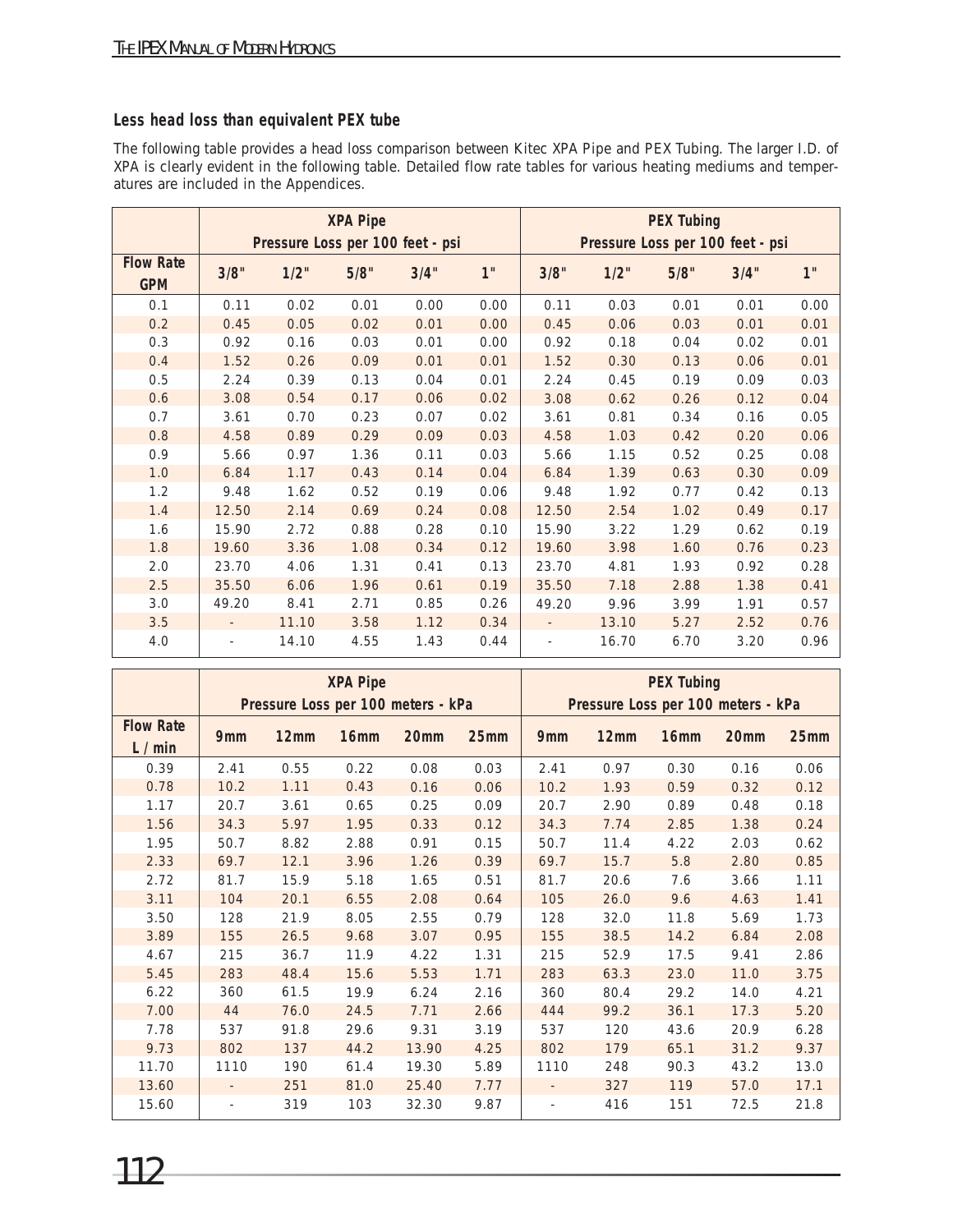#### **Larger inside diameters**

XPA pipe has larger inside diameters than the comparable nominal size PEX tubing.

| in  | <b>Nominal Size</b><br>mm | <b>XPA Pipe</b><br>Actual I.D.<br>in | mm   | <b>PEX Tubing</b><br>Actual I.D.<br>in.<br>mm |      |  |
|-----|---------------------------|--------------------------------------|------|-----------------------------------------------|------|--|
| 3/8 | 9                         | 0.346                                | 8.8  | 0.346                                         | 8.8  |  |
| 1/2 | 12                        | 0.500                                | 12.7 | 0.485                                         | 12.3 |  |
| 5/8 | 16                        | 0.637                                | 16.2 | 0.584                                         | 14.8 |  |
| 3/4 | 20                        | 0.806                                | 20.5 | 0.681                                         | 17.3 |  |
| 1   | 25                        | 1.032                                | 26.2 | 0.875                                         | 22.2 |  |

#### **Rates of Thermal Conduction**

Due to its aluminum and plastic construction, XPA pipe has a greater rate of thermal conduction than does PEX tubing. The following chart defines values for both XPA and PEX.

| <b>Nominal Pipe</b><br><b>Size</b> |    | <b>XPA Pipe</b><br>BTU/h/ft/°F |       | <b>PEX Tubing</b><br>$W(m.oC)$ BTU/h/ft/ <sup>o</sup> F<br>W(m. <sup>o</sup> C) |              |  |
|------------------------------------|----|--------------------------------|-------|---------------------------------------------------------------------------------|--------------|--|
| in                                 | mm | $^{\circ}$ F                   | °C    | $^{\circ}$ F                                                                    | $^{\circ}$ C |  |
| 3/8                                | 9  | 0.329                          | 0.570 | 0.290                                                                           | 0.502        |  |
| 1/2                                | 12 | 0.457                          | 0.791 | 0.377                                                                           | 0.653        |  |
| 5/8                                | 16 | 0.578                          | 1.000 | 0.454                                                                           | 0.785        |  |
| 3/4                                | 20 | 0.725                          | 1.255 | 0.530                                                                           | 0.917        |  |
|                                    | 25 | 0.927                          | 1.605 | 0.681                                                                           | 1.179        |  |

#### **High pressure ratings**

IPEX XPA pipe provides 25% greater long term pressure rating than typical PEX tubing. XPA is rated for continual service of 200 psi at 73ºF and 125psi at 180ºF. PEX tubing is rated for continual service of 160 psi at 73ºF and 100psi at 180ºF. XPA also offers excellent resistance to quick burst conditions as shown in the following table.

#### **Quick Burst Pressures – XPA Pipe**

|                                                    | 3/8"<br>(9mm) | 1/2"<br>(12mm)                            | 5/8"<br>(16mm)       | 3/4"<br>(20mm)       | 1"<br>(25mm)         |
|----------------------------------------------------|---------------|-------------------------------------------|----------------------|----------------------|----------------------|
| Quick<br><b>Burst</b><br>$73^{\circ}F$<br>(23°C)   | 1160 psi      | 1015 psi<br>(8004kPa) (7003kPa) (6935kPa) | 1005 psi             | 825 psi<br>(5693kPa) | 790 psi<br>(5451kPa) |
| Quick<br><b>Burst</b><br>$180^{\circ}$ F<br>(82°C) | 750 psi       | 685 psi<br>(5175kPa) (4724kPa)            | 655 psi<br>(4520kPa) | 550 psi<br>(3795kPa) | 535 psi<br>(3692kPa) |

#### **Resistance to damage from freezing**

Good installation practice dictates protection against freezing for piping systems. However, in the event that freezing does occur, XPA pipe does provide a level of safety against pipe burst when installed in open free air conditions. Tests show that IPEX XPA pipe may take up to 5 freeze thaw cycles before failing. Compared to traditional metal pipes XPA provides you with more built in peace of mind.

When encased in concrete however, the extreme forces of freezing water against cured concrete leave little chance for any pipe including XPA to survive. Care must always be taken to avoid freezing of hydronic piping installed in slabs.

#### **Flame Spread and Smoke Ratings**

XPA pipe has a Flame Spread Rating of 5 and a Smoke Development Rating of 5 as per third party testing to ULC-S102.2. This allows it to be used in high-rise construction as well as in return air plenums and vertical shafts. Check with the local authority having jurisdiction.

PEX tubing also meets certain building code guidelines for use in combustible construction – contact your IPEX representative for more details.

#### **Firestopping XPA Pipe**

XPA pipe has been tested and listed with various firestopping materials in accordance with CAN/ULC S115-M95, ASTM E81 and UL 1479. Approved and listed firestop materials are available from 3M (CP 25WB or Silicone 2000), PFP Partners (4800 DW) and Johns Manville (Firetemp Cl).

In the event that XPA pipe must penetrate a fire rated wall, these firestop materials may be used to maintain the assembly rating. IPEX XPA pipe and firestop products must be installed in accordance with the individual product listing to ensure proper performance. Contact IPEX for detailed instructions.

#### **Electrical Properties**

Although XPA pipe contains an aluminum core, its joining systems are not designed to conduct stray current. In consideration of electrical grounding XPA pipe is considered to be a thermoplastic piping system and should never be used to ground.

PEX tubing too should be treated as other thermoplastic piping systems are in that it must not be used to ground electrical systems.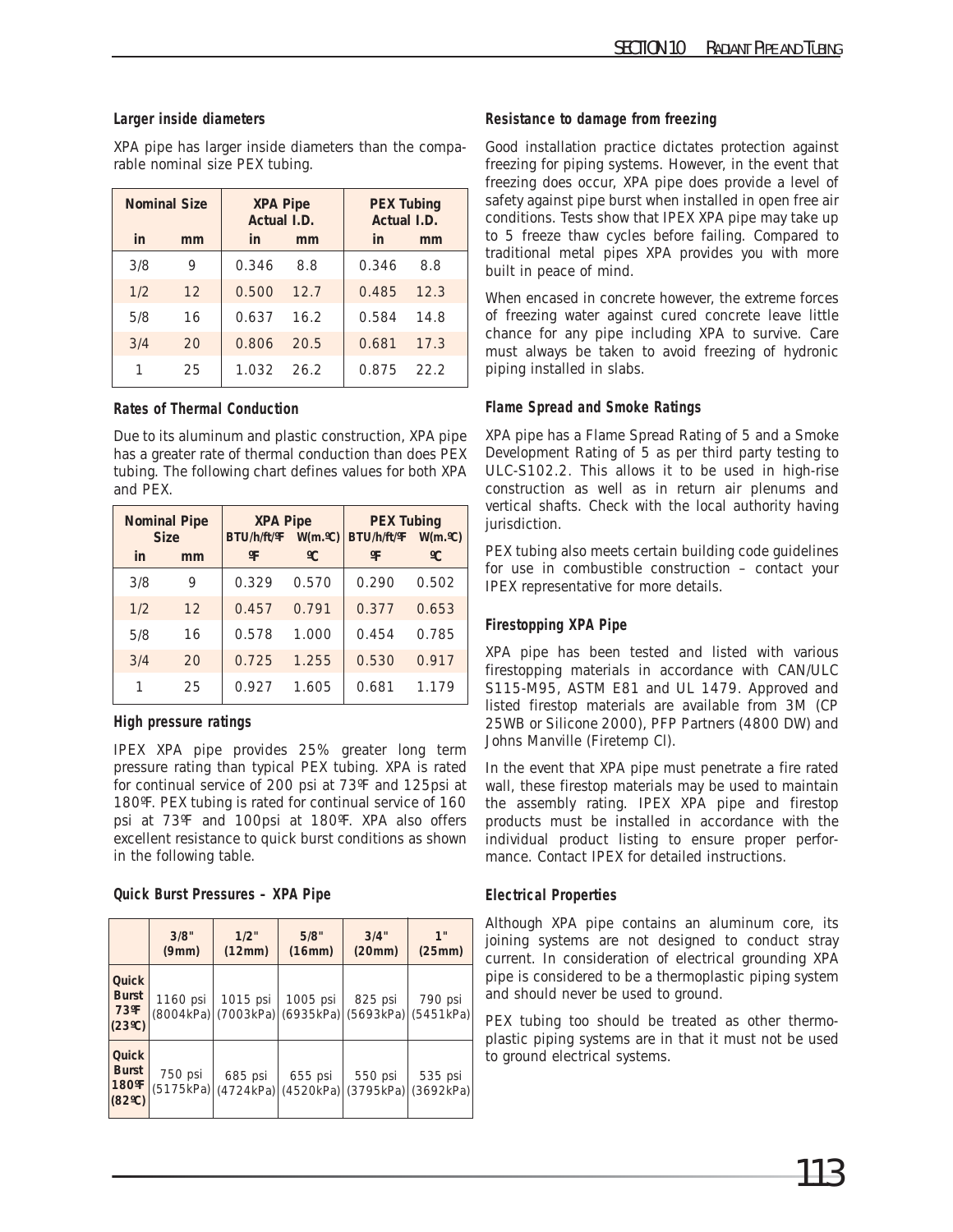#### **XPA Pipe and Fitting Standards**

IPEX manufactures and carries third party certification on XPA pipe to the following standards:

#### **CAN / CSA B137.9**

Standard for Crosslinked Polyethylene / Aluminum / Crosslinked Polyethylene Composite Pressure Pipe Systems

#### **ANSI/ASTM F1281**

Standard Specification for Crosslinked Polyethylene / Aluminum / Crosslinked Polyethylene (PEX-AL-PEX) Pressure Pipe

These standards include requirements for pipe sizes, dimensions, workmanship, quality control, burst and sustained pressure performance and more.

#### **ANSI / ASTM F1974**

Standard Specifications for Metal Insert Fittings for Polyethylene / Aluminum / Polyethylene and Crosslinked Polyethylene / Aluminum / Crosslinked Polyethylene Composite Pressure Pipe

This standard includes requirements for IPEX K1 compression style fittings and K2 crimp style fittings. The standard outlines acceptable fitting materials, dimensional requirements, short term burst and long term pressure ratings, etc.

#### **Mechanical and Building Code Compliance**

XPA pipe and fittings are recognized and included in the National Plumbing and Building Codes of Canada as well as in the National Hydronic Standard of Canada.

In the United States XPA pipe and fittings are included in the Uniform Mechanical Code and the International Plumbing, Mechanical and Residential Codes.

#### **PPI TR-4**

PPI Listing of Hydrostatic Design Bases and Maximum Recommended Hydrostatic Design Stresses for Thermoplastic Pipe Materials

IPEX XPA pipe is listed with PPI for the following pressure and temperature ratings:

200psi at 73ºF 125psi at 180ºF

#### **ANSI / NSF 14**

Plastics Piping System Components and Related Materials Product Certification Listing

IPEX holds NSF certification on its XPA pipe for potable water applications and radiant floor heating in residential and commercial construction, including manufactured housing.

#### **PEX Tubing Standards**

IPEX offer CTS SDR-9 PEX tubing manufactured and third party certified to the following standards:

#### **CAN/CSA B137.5**

Standard for Crosslinked Polyethylene Pressure Tubing Systems

#### **ASTM F876**

Standard Specification for Crosslinked Polyethylene (PEX) Tubing

#### **ASTM F877**

Standard Specification for Crosslinked Polyethylene (PEX) Plastic Hot and Cold Water Distribution Systems

#### **PPI TR-4**

PPI Listing of Hydrostatic Design Bases and Maximum Recommended Hydrostatic Design Stresses for Thermoplastic Pipe Materials

IPEX PEX tubing is listed with PPI for the following pressure and temperature ratings:

160psi at 73F 100psi at 180F

#### **ANSI / NSF 14**

Plastics Piping System Components and Related Materials Product Certification Listing

IPEX holds NSF certification on its PEX tubing for potable water applications and radiant floor heating in residential and commercial construction, including manufactured housing.

#### **Mechanical and Building Code Compliance**

PEX tubing is recognized and accepted in all model codes across North America including the National Plumbing Code of Canada, the National Hydronic Standard of Canada, the Uniform Mechanical Code, the International Plumbing, Mechanical and Residential Codes, and by BOCA and SBCCI.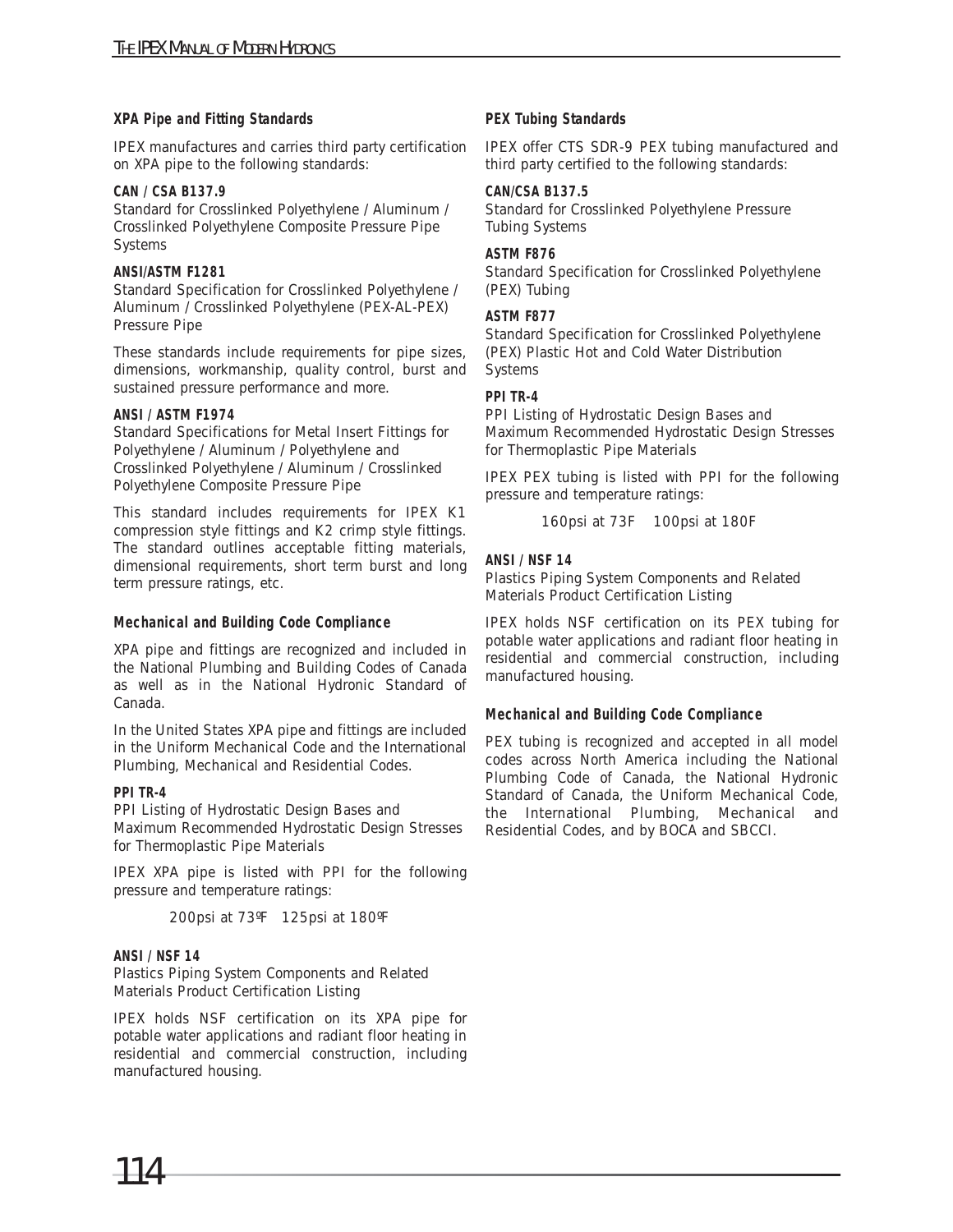## **SECTION** 11

### HYDRONIC SNOW AND ICE MELTING

#### **11-1 Introduction:**

IPEX hydronic heating products can be used to provide snow and ice melting on all types of exterior areas including:

- Driveways
- Walkways
- Parking areas
- Steps
- Wheelchair access ramps
- Patios
- Decks
- Roofs

On specialized commercial and industrial properties, hydronic snow melting has been used for the following applications:

- Car washes
- Hospital emergency entrances
- Toll booth areas
- Loading docks
- Helicopter landing pads
- Security gate areas
- Other areas that must be kept free of snow and ice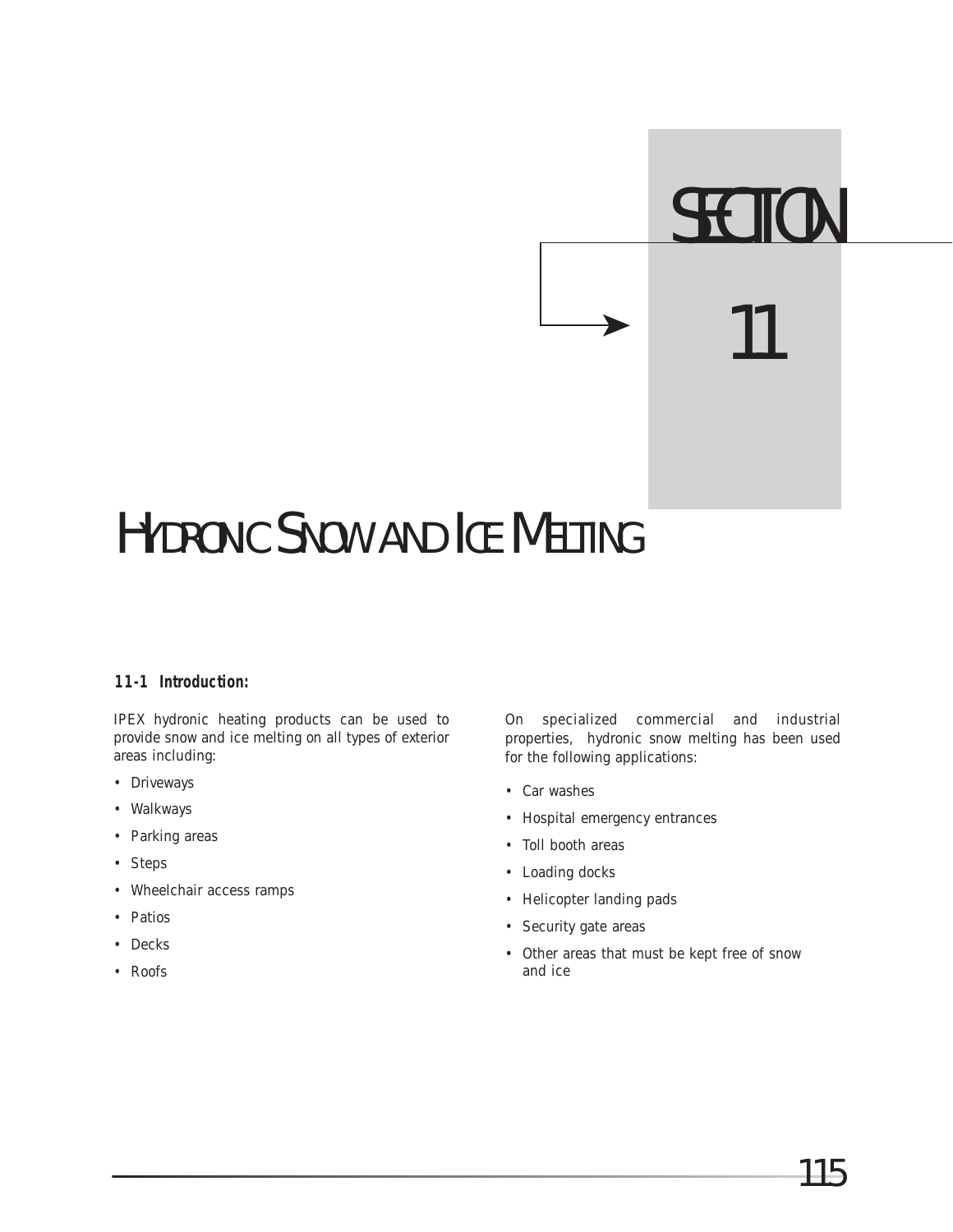#### **11-2 The Benefits**

Hydronic snow and ice melting offers many benefits over traditional methods of snow removal. They include:

- The capability of providing fully automatic/unattended snow removal whenever required.
- The ability to remove snow without creating banks or piles that subsequently cause drifting, and often damage surrounding landscaping.
- The elimination of sanding.
- The elimination of salting and its potential damage to landscaping and the surrounding environment.
- Less pavement damage due to frost action, chemical deterioration due to salting, and physical damage from plowing. The latter is especially important when paving bricks/tiles are used.
- Cleaner interior floors because sand and salt are not tracked in
- Because all snow and ice is removed, the possibility of slips, falls or vehicular accidents is greatly reduced, especially on sloped pavements. This reduces liability, especially in public areas.
- Improved property appearance during winter.
- The ability to use almost any fuel or heat source to provide the energy required for melting.

#### **11-3 System Classifications**

There are several possible approaches to designing a hydronic snow and ice melting system. They vary in both the rate of heat delivery to the surface being melted, and the type of controls used to initiate and terminate the melting operation.

Over the last few decades the design of snow and ice melting systems has been somewhat loosely classified as follows:

#### **Class 1 systems:**

This class of system is generally accepted as sufficient for most residential walkway and driveway areas. The rate of heat delivery to the surface in generally in the range of 80 to 125 Btu/hr/square foot depending on location. Class 1 systems often allow a layer of snow to accumulate during a heavy snowfall, especially if the system is manually controlled and starts from cold. This snow layer is actually beneficial because it acts as

116

an insulator between the heated pavement surface and the outside air reducing both evaporation and convective losses. Evaporation of the melt water requires much higher heat input.

#### **Class 2 systems:**

Generally accepted as sufficient for most retail and commercial paved areas that must be kept clear of accumulating snow during a heavy snow fall, although the pavement will often remain wet. The rate of heat delivery to the surface in typically in the range of 125 to 250 Btu/hr/square foot, depending on location.

#### **Class 3 systems:**

Used for high priority areas such as helicopter pads, toll plazas, sloped pavements in parking areas, pavements adjacent to hospital emergency rooms. Class 3 systems are designed with the ability to melt all snow as fast as it falls and quickly evaporate the melt water from the surface. They generally require heat delivery rates of 250 to as high as 450 Btu/hr/square foot.

| Design Output, Btu/hr/sqft                    |                          |                           |                                   |  |  |  |
|-----------------------------------------------|--------------------------|---------------------------|-----------------------------------|--|--|--|
| City                                          | Class I<br><b>System</b> | Class II<br><b>System</b> | <b>Class III</b><br><b>System</b> |  |  |  |
| Albuquerque, NM                               | 71                       | 82                        | 167                               |  |  |  |
| Amarillo, TX                                  | 98                       | 143                       | 241                               |  |  |  |
| Boston, MA                                    | 107                      | 231                       | 255                               |  |  |  |
| Buffalo - Niagara Falls, NY                   | 80                       | 192                       | 307                               |  |  |  |
| Burlington, VT                                | 90                       | 142                       | 244                               |  |  |  |
| Caribou - Limestone, ME                       | 93                       | 138                       | 307                               |  |  |  |
| Cheyenne, WY                                  | 83                       | 129                       | 425                               |  |  |  |
| Chicago, IL                                   | 89                       | 165                       | 350                               |  |  |  |
| Colorado Springs, CO                          | 63                       | 63                        | 293                               |  |  |  |
| Columbus, OH                                  | 52                       | 72                        | 253                               |  |  |  |
| Detroit, MI                                   | 69                       | 140                       | 255                               |  |  |  |
| Duluth, MN                                    | 114                      | 206                       | 374                               |  |  |  |
| Falmouth, MA                                  | 93                       | 144                       | 165                               |  |  |  |
| Great Falls, MT                               | 112                      | 138                       | 372                               |  |  |  |
| Hartford, CN                                  | 115                      | 254                       | 260                               |  |  |  |
| Lincoln, NB                                   | 67                       | 202                       | 246                               |  |  |  |
| Memphis, TN                                   | 134                      | 144                       | 212                               |  |  |  |
| Minneapolis - St. Paul, MN                    | 95                       | 155                       | 254                               |  |  |  |
| Mt. Home, ID                                  | 50                       | 90                        | 140                               |  |  |  |
| New York, NY                                  | 121                      | 298                       | 342                               |  |  |  |
| Ogden, UT                                     | 98                       | 216                       | 217                               |  |  |  |
| Oklahoma City, OK                             | 66                       | 81                        | 350                               |  |  |  |
| Philadelphia, PA                              | 97                       | 229                       | 263                               |  |  |  |
| Pittsburgh, PA                                | 89                       | 157                       | 275                               |  |  |  |
| Portland, OR                                  | 86                       | 97                        | 111                               |  |  |  |
| Rapid City, SD                                | 86                       | 102                       | 447                               |  |  |  |
| Reno, NV                                      | 98                       | 154                       | 155                               |  |  |  |
| St. Louis, MO                                 | 122                      | 152                       | 198                               |  |  |  |
| Salina, KS                                    | 85                       | 120                       | 228                               |  |  |  |
| Sault Ste. Marie, MI                          | 78                       | 144                       | 213<br>133                        |  |  |  |
| Seattle - Tacoma, WA                          |                          | 92<br>128                 |                                   |  |  |  |
| Spokane, WA                                   | 87                       | 127                       | 189                               |  |  |  |
| Washington, D.C.                              | 117                      | 121                       | 144                               |  |  |  |
| (Permission to use data authorized by ASHRAE) |                          |                           |                                   |  |  |  |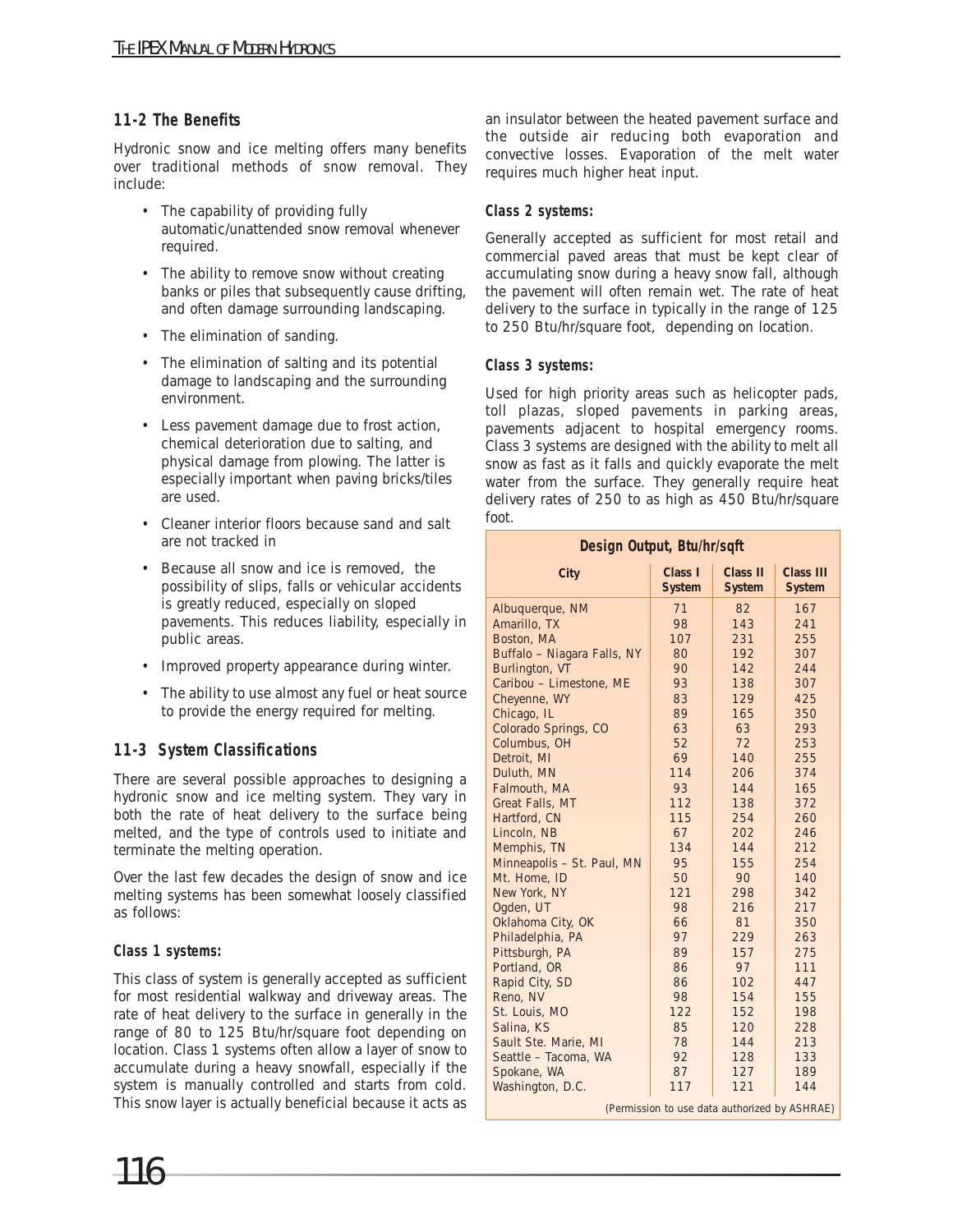The major distinction between these classes is in the rate of heat delivery to the area being melted. The following table gives suggested heat delivery rates for all three class of snow melting systems in several locations.

#### **11-4 Tubing Installation Guidelines**

This section shows suggested construction details for installing Kitec tubing in various snow melting applications. These details have been carefully developed to ensure good performance of the system. In some cases, local design practices and code requirements may require them to be modified.

#### **Drainage considerations**

It is crucially important that all melted pavement areas be detailed for proper drainage of melt water. The heat delivery rates used with Class 1 and 2 systems assume that most of the melt water will be drained from the surface (as a liquid) rather than evaporated. The latter method of moisture removal requires considerably more heat input.

Failure to provide proper drainage can allow melt water to accumulate at low points in the pavement, or where the melted pavement adjoins non-melted areas. When the system turns off, this standing water can quickly turn to dangerous ice.

Pavements must be sloped to drains capable of routing the melt water to a drywell, storm sewer, or other discharge (check local codes) without it freezing in the process. Drainage piping should not run through the heated thermal mass because the cold water will rob heat from the system. Instead, drainage piping should be routed beneath the underside insulation where it is protected from freezing. Keep in mind that a shallow drainpipe running through unheated soil can quickly fill with ice and be very difficult to thaw. One method of ensuring the drainage system does not freeze is to install a dedicated drain heating circuit of Kitec tubing alongside the drainage trench, receptor and piping.

Trench drain systems are often used at the lower elevations in melted pavements. If the pavement slopes toward a building, be sure the melt water can be collected before it can flow into the building. Likewise, be sure melt water running down a pavement toward a street will be collected by a drain before it contacts the unheated pavement.

Figure 11-2 shows some examples of pavement drainage concepts.

Be sure to discuss drainage provisions with those responsible for its installation as soon as possible in the planning stages of the system.

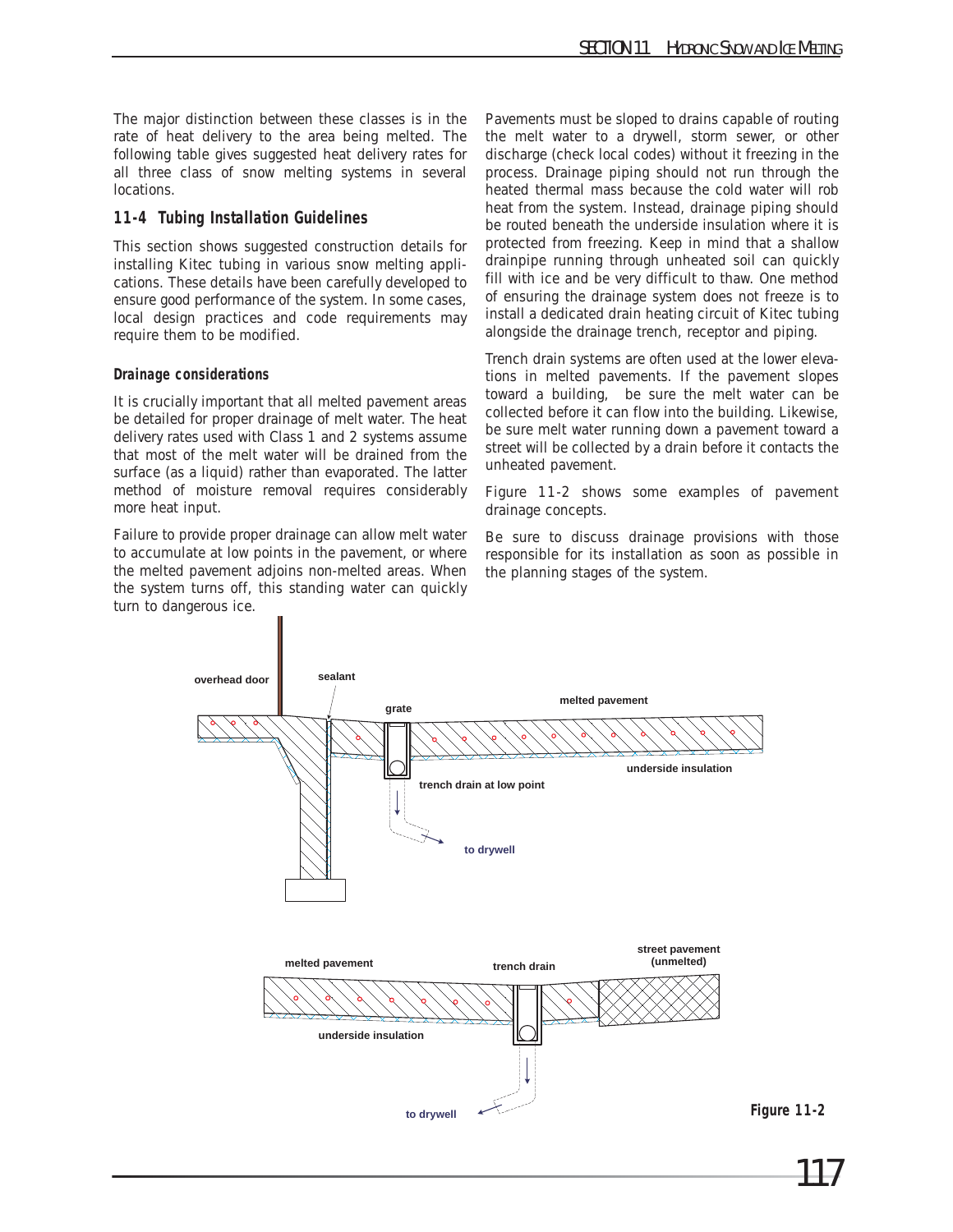#### **Evaluating Sub-surface Conditions:**

When planning a snow melting system, the designer should always evaluate the soils under the area to be melted. Failure to address subsoil problems can lead to unanticipated conditions that will not only damage the pavement, but could also severely damage the tubing.

If the local water table is within 3 feet of the surface, it has the potential to greatly increase downward heat loss from the melted pavement. Such situations require proper subsoil drainage to lower the water table. A properly detailed "French drain" constructed around the perimeter of the paved area is a typical solution.

If bedrock is present under the area to be melted, it's imperative to slope or channel the rock surface so any water percolating down from the melted surface can be drained away. Otherwise, the bedrock may pond water under the melted pavement. It's also crucial to install a minimum of 1 inch of extruded polystyrene insulation to reduce heat conduction to the bedrock.

Low percolation soils containing high amounts of clay or silt retain moisture in winter. When these (saturated) soils freeze, the expanding ice crystals create powerful forces that can easily crack and heave pavements upward. If such soils are present, the base layer of the pavement system should consist of 6 to 9 inches of #2 size crushed stone. The soil surface beneath the stone layer should be sloped so any water reaching the stone layer can be collected and drained away. The stone layer should also be tamped to form a flat surface for the insulation board installed above it.

When pavements are to be placed over areas of disturbed or otherwise unstable soil, a geotextile fabric should be incorporated into this base layer. This very strong non-deteriorating fabric helps spread high loads over larger areas to prevent eventual depressions in the pavement. Such depressions could eventually damage embedded tubing.

Remember—no snow melting system can make up for poor pavement design. Be sure to involve knowledgeable professionals in the pavement planning process.

Installation Procedure for Concrete Pavements

Figure 11-3 shows the material assembly used for a typical snowmelting system in a concrete driveway or walkway.

When the local soil has good drainage characteristics, the base layer generally consists of 6 to 9 inches of compacted gravel. Moisture that may eventually percolate down to this layer will pass through into the subsoil below. In some cases, a geotextile fabric will be incorporated into this base layer to further stabilize it.

In cold climates or projects where the pavement will be held at an "idling" temperature near freezing, it is cost effective to install a layer of extruded polystyrene insulation over the compacted gravel base. This insulation greatly reduces downward heat loss from the pavement. It also shortens the response time of the system when melting is required, especially in cold climates where the system doesn't idle the slab.

A thickness of 1 inch (R-5) is usually adequate. Be sure the rigid board insulation lies flat against the compacted gravel base at all locations so the pavement is fully supported when loaded.

The compressive stress rating of the insulation should be selected to match loads that may be imposed on the pavement. A 25 psi rated insulation board is the minimum rating for pavements subject to light vehicular traffic. If heavier (truck) traffic is anticipated insulation with a compressive load rating of 40 to 60 psi should be considered. Insulation manufacturers can provide guidance on the proper compressive stress rating for a given pavement application.

Welded wire fabric (WWF), or a grid of rebar is now installed over the insulation. Be sure to overlap all sheets of WWF by at least 6" and tie them together with wire twist ties.

The Kitec tubing can now be secured to the steel reinforcing using wire twist ties spaced 48 to 60 inches apart.

Tube spacing should never exceed 12 inches. Wider spacing can result in uneven melting patterns that may not completely clear the pavement of snow before the melting operation is shut off. Nine inch tube spacing is recommended in most cases. In areas with high snow fall rates, high average wind speeds or situations where a cold (non-idled) slab needs to be brought up to temperature quickly, 6 in. spacing should be used. Section 11-6 discusses tube spacing issues in more detail.

Tubing circuits should be planned so as not to exceed the maximum lengths given in section 11-6. The warmest portion of the circuit should generally be routed in the areas with the highest melting priority. For example, the tire track area of a typical driveway would usually have a higher melting priority than the edges of the driveway. Don't install tubing closer than 6 inches to the edge of the pavement.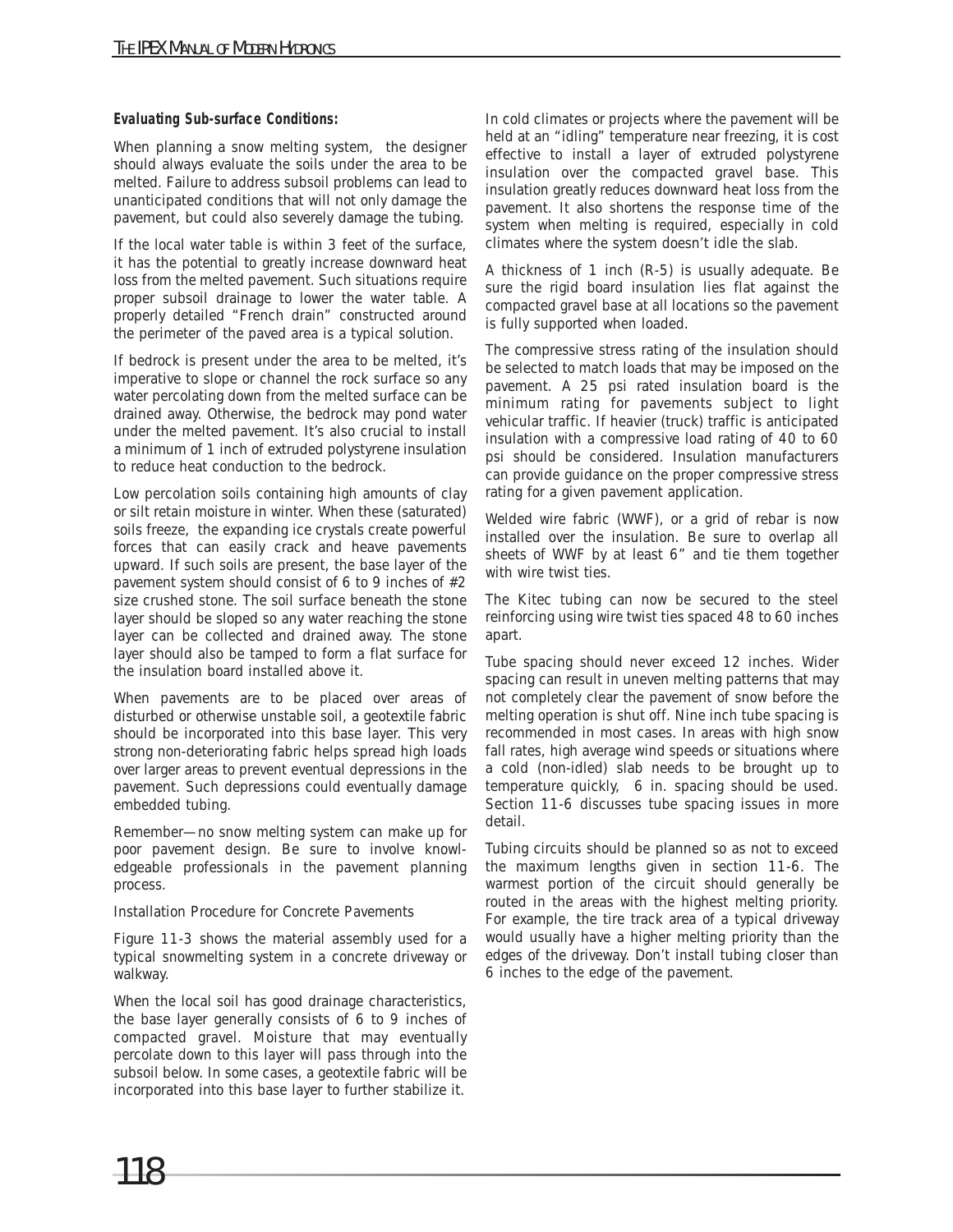

**Figure 11-3**



**SNOWMELT CONCRETE SLAB**

**Figure 11-3A**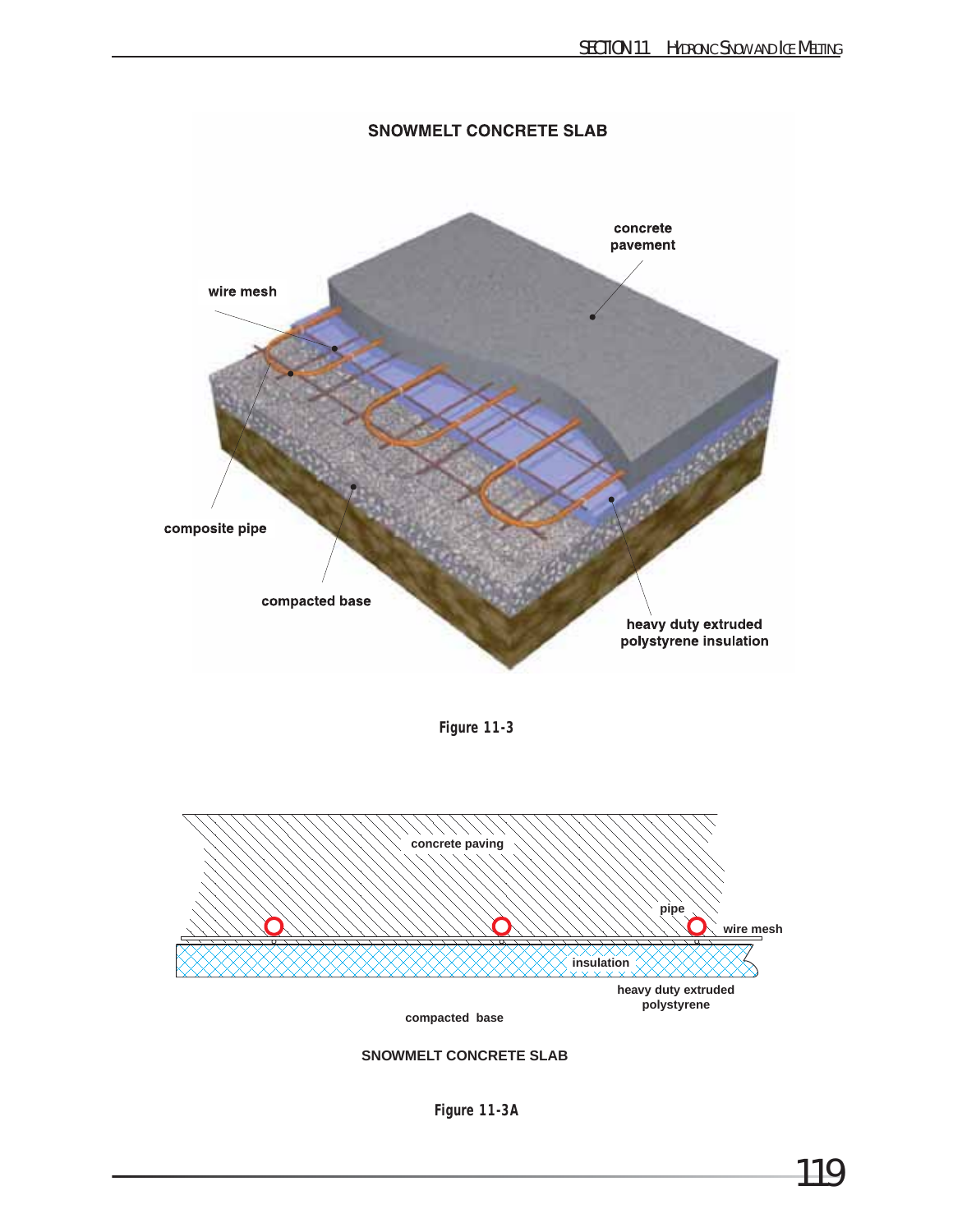Figure 11-4 shows a typical tubing layout for a residential driveway based on use of 5/8" Kitec pipe.

It is highly recommend that the designer make an accurate tubing layout drawing for each project before installation begins. CAD generated tubing layouts allow the designer to check circuit lengths, determine the total amount of tubing needed and provide the installer with an easy to follow plan.

Once installed, all tubing circuits should be pressure tested using compressed air at 75 psi for a minimum of 24 hours prior to placing the concrete.

Be sure to cap all circuit ends until they are connected to the manifold to prevent construction dust and moisture from contaminating the system.

The tubing and reinforcing steel should be supported or lifted during the pour so the top of the tubing is 1.5 to 2 inches below the finish surface of the slab. Tubing depth is more critical in a snow melting applications than in radiant floor heating. Leaving the tubing at the bottom of a typical 6" exterior slab significantly increases the response time of the system when melting is initiated. It also increases the required fluid temperature and downward heat loss.

The tubing should be protected with sleeving wherever it crosses a full control joint location in the slab. The tubing depth should be sufficient to ensure that sawn control joints will not harm the tubing, no sleeving necessary. In locations where the tubing passes from the paved area through a foundation wall, the installation must be detailed to prevent damage to the tubing should the pavement shift up or down.

Air entrained concrete with a minimal 28 day compressive stress rating of 4000 psi is often specified for exterior slabs.

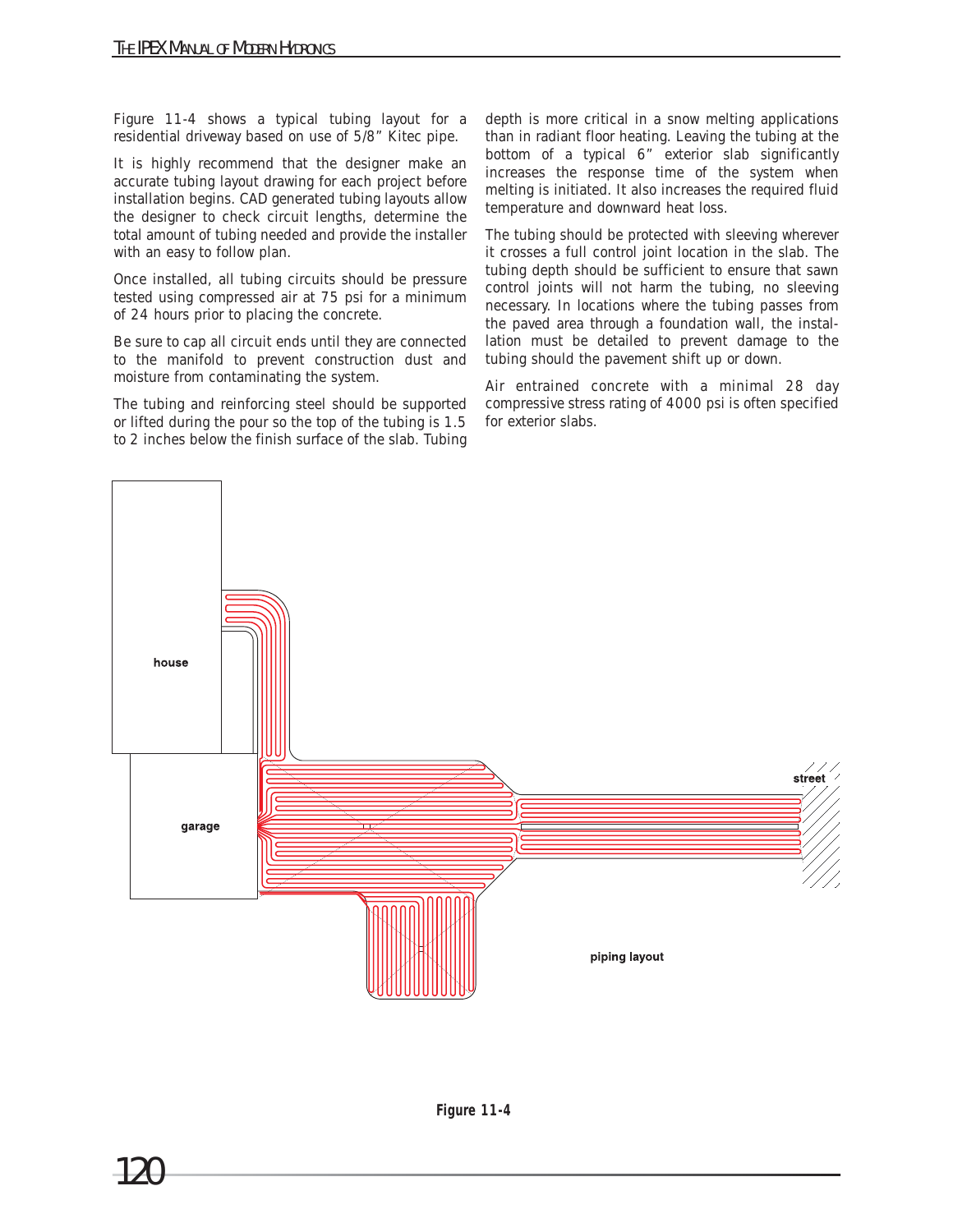#### **Installation Procedure for Asphalt Pavements**

Figure 11-5 shows the material assembly used for a typical snow melting system in asphalt paved driveways or walkways.

The subgrade and insulation under an asphalt driveway or walkway is prepared the same as for a concrete pavement. A mat of welded wire fabric (WWF) is then laid out over the insulation. All sheets of the WWF



**SNOWMELT APHALT PAVING** 





**SNOWMELT ASPHALT PAVING**

**Figure 11-5A**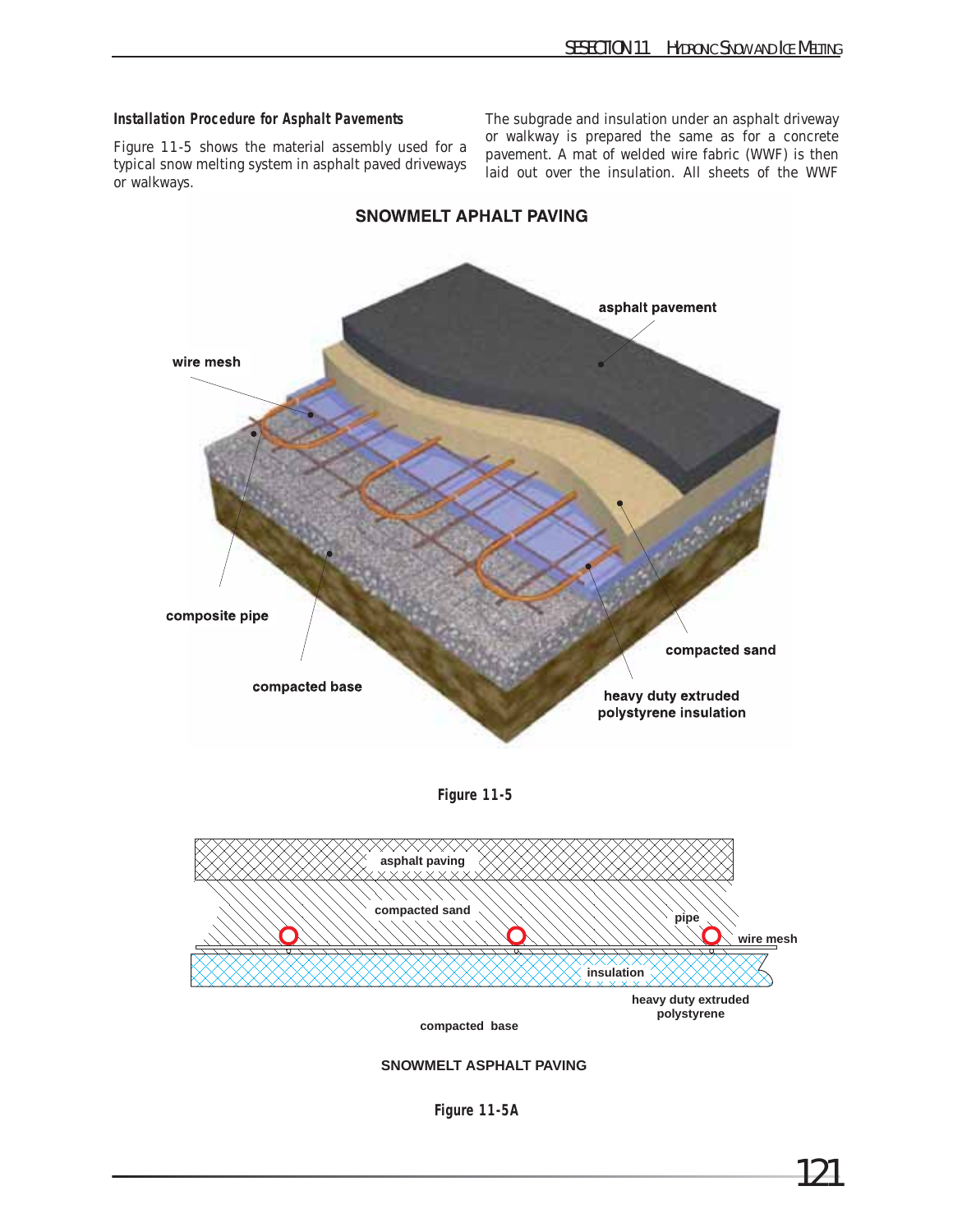should be overlapped 6 inches at their edges and tied together with wire twist ties. The tubing is unrolled and secured to the WWF with wire twist ties spaced 48 to 60 inches apart.

After pressure testing the circuits a 3 to 4 inch deep layer of sand or stone dust is placed over them. The sand/stone dust layer protects the tubing from the hot asphalt (250-350 degrees F.). After the WWF and tubing have been placed, the sand/stone dust should be uniformly and thoroughly soaked with water to settle the particles around the tubing and provide a stable base for the asphalt.

Kitec (PEX-AL-PEX) pipe is especially well suited to this application because its low coefficient of expansion minimizes dimensional changes of long tubing runs as the system cycles between warm and cold.

When placed, asphalt paving can be as hot as 350 degrees F. It should never be placed directly on Kitec or PEX tubing. However, when the tubing is embedded in the layer of sand/stone dust as described, the hot asphalt can be placed without damaging to the tubing.

#### **Installation Procedure for Surfaces Covered with Paving Stones**

Pavements consisting of loosely laid (non-mortared) paving bricks or tiles are easily damaged by conventional methods of snow removal and therefor well suited to hydronic snow melting.

Figure 11-6 shows the material assembly used for a typical snow melting system for an area finish with paving bricks or stone.

Unlike concrete or asphalt, paving bricks allow water to seep down between individual units. This water cannot be allowed to accumulate under the pavers because subsequent freezing can cause the pavers to heave upward.

In areas with low permeability soil, the base layer below the insulation should be detailed for efficient drainage. A 6 to 9 inch deep layer of #2 crushed stone placed over a slightly sloping grade allows vertical drainage of water. The crushed stone base layer must itself be drained to either a drywell or other suitable



#### **SNOWMELT PAVING STONES**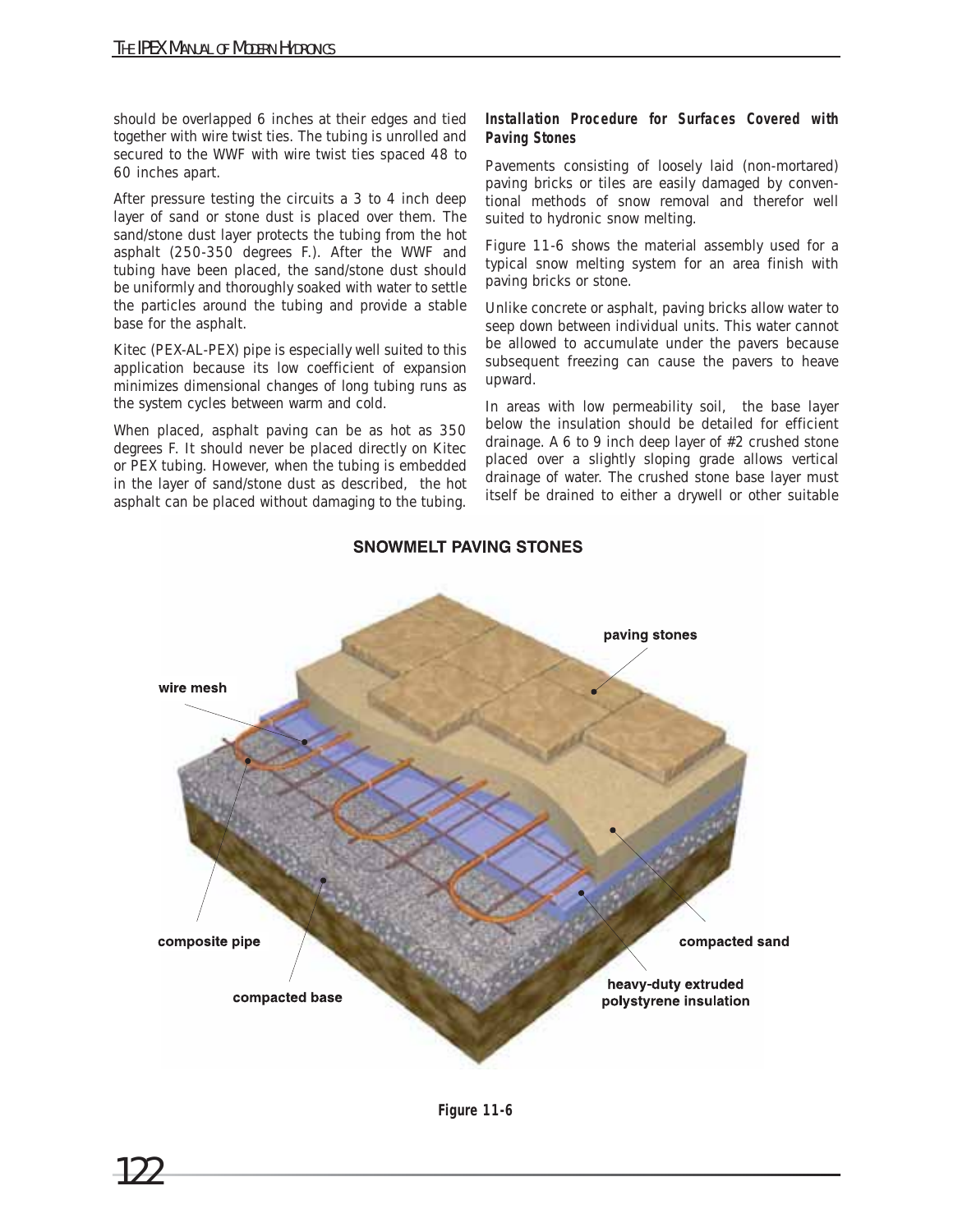

**SNOWMELT PAVING STONES**

#### **Figure 11-6A**

discharge area. The crushed stone layer should also be tamped flat before the rigid insulation is placed over it.

Drainage detailing is still recommended since the rate of melt water (or rainwater) accumulation may at times exceed the rate at which water can weep downward between the pavers.

Extruded polystyrene insulation is impermeable to water. To allow water drainage, nominal 1/2" gaps should be left between adjacent sheets of insulation. Alternatively, several sheets of rigid insulation can be stacked and drilled to form a grid of 1 inch diameter holes space 12 inches apart. In either case, the holes or slots must be covered with strips of water permeable "filter fabric." This allows water to drain through without carrying the fine particles of sand or stone dust with it. Avoid creating drainage situations where flowing water could form channels through the sand/stone dust layer beneath the pavers. Such channels could lead to voids that may eventually cause some pavers to sink.

A mat of welded wire fabric (WWF) is laid out over the insulation. All sheets of the WWF should be overlapped 6 inches at their edges and tied together with wire twist ties. The tubing is then unrolled and secured to the WWF with wire twist ties spaced 48 to 60 inches apart.

After the tubing circuits have been pressure tested, the tubing and WWF should be covered with 3 to 4 inches of sand or stone dust. After the WWF and tubing have been layered the sand layer should be uniformly and thoroughly soaked with water to settle the sand or stone dust around the tubing and provide a stable base for the pavers.

#### **11-5 Controlling Snow Melting Systems**

There are several ways to control snow-melting systems. They differ in their ability to detect when melting is required, as well as how they control the pavement temperature before, during and after melting operation. They also differ considerably in cost. The approach selected must be based on the expectation of the owner, the degree of unattended operation expected, the size of the area being melted and the class of system being designed.

Regardless of the control method used, some fundamental issues must be understood before a snowmelt system can be properly designed:

#### **Antifreeze Issues**

Some snow melting systems use a dedicated boiler as their heat source. The boiler and distribution piping is usually filled with an antifreeze solution (typically a 30 to 50% mixture of propylene glycol and water).

In other systems snow melting as one of several loads served by the same boiler(s). The boiler(s) and piping that's are not part of the snow melting system are filled with water. In this case, a heat exchanger must be installed to isolate the antifreeze solution in the snow melting distribution system from the remainder of the system. A stainless steel plate type heat exchanger is often used for such applications.

The freezing point of the mixture is a function of the % and type of glycol used. The following table helps select the correct mixture based on the outdoor temperature.

| Glycol %   10%   20%   25%   30%   35%   40%   45%   50%   55%           |  |  |  |  |  |
|--------------------------------------------------------------------------|--|--|--|--|--|
| Propylene 27°F   19°F   15°F   8°F   0°F   -3°F   -15°F   -28°F   -40°F  |  |  |  |  |  |
| Ethylene 27°F   18°F   10°F   5°F   -2°F   -10°F   -20°F   -33°F   -50°F |  |  |  |  |  |

When the system starts with a cold boiler it may be possible for very cold antifreeze returning from the exterior circuits to flow through the heat exchanger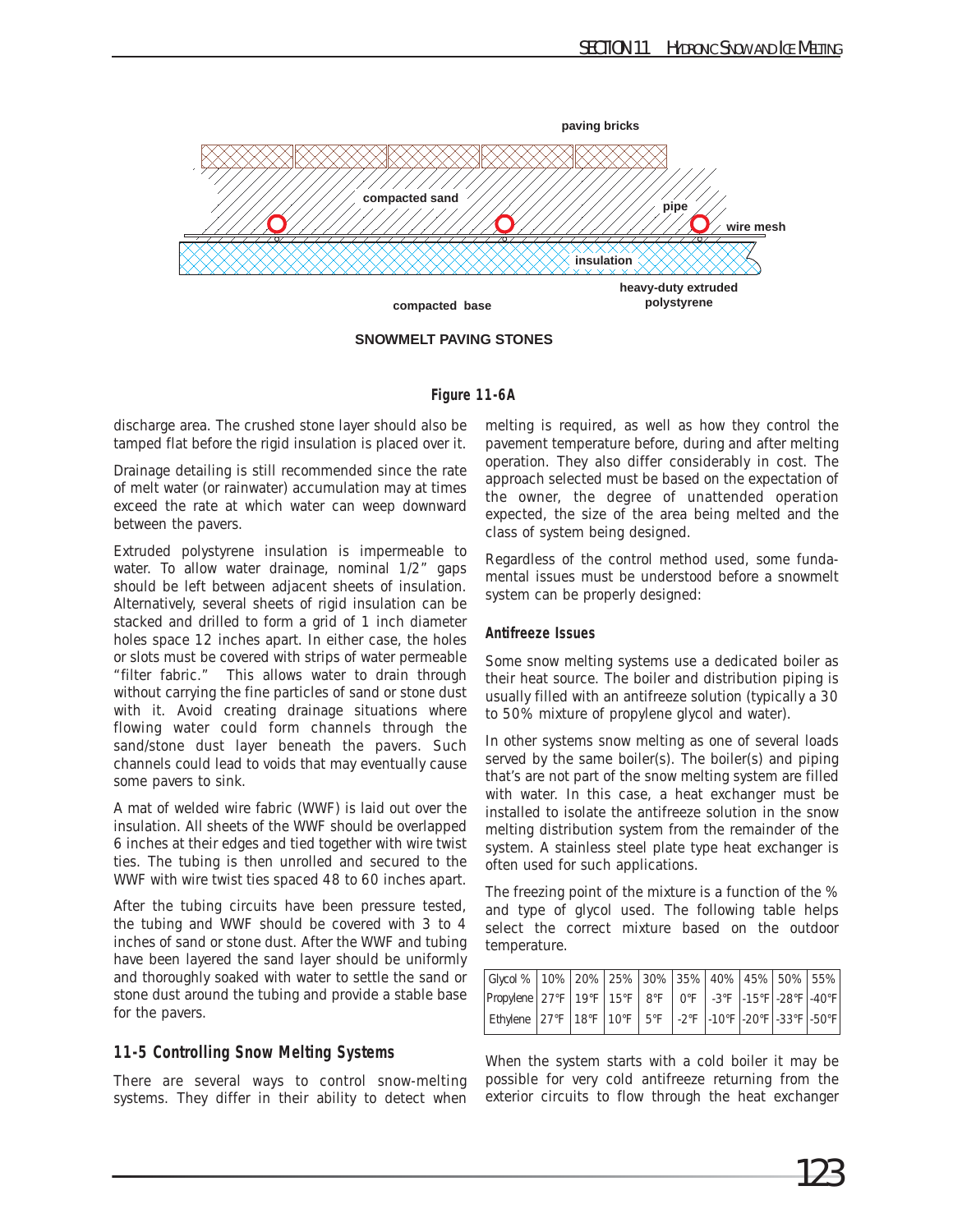before much heat is delivered from the boiler to the heat exchanger. This, combined with the fact that plate heat exchangers are very efficient and have little thermal mass, presents the possibility of freezing the water in the hot side of the exchanger before heat can be delivered from the boiler.

To avoid this possibility, use a temperature control to sense that hot water is flowing through the heat exchanger before allowing the circulator in the snow melting distribution system from operating. Some snow melting system controllers may have this capability built into them.

#### **Boiler Issues**

Section 3 described the necessity of maintaining the inlet temperature to a conventional boiler high enough to prevent sustained flue gas condensation. This is of utmost important when a conventional boiler is used as the heat source for a snow-melting system.

The system must use a control that measures the inlet temperature to the boiler and reduces the rate of heat transfer through the mixing device supplying to the snowmelt system, when necessary, to prevent sustained flue gas condensation. The mixing device



#### The entire system is filled with glycol solution

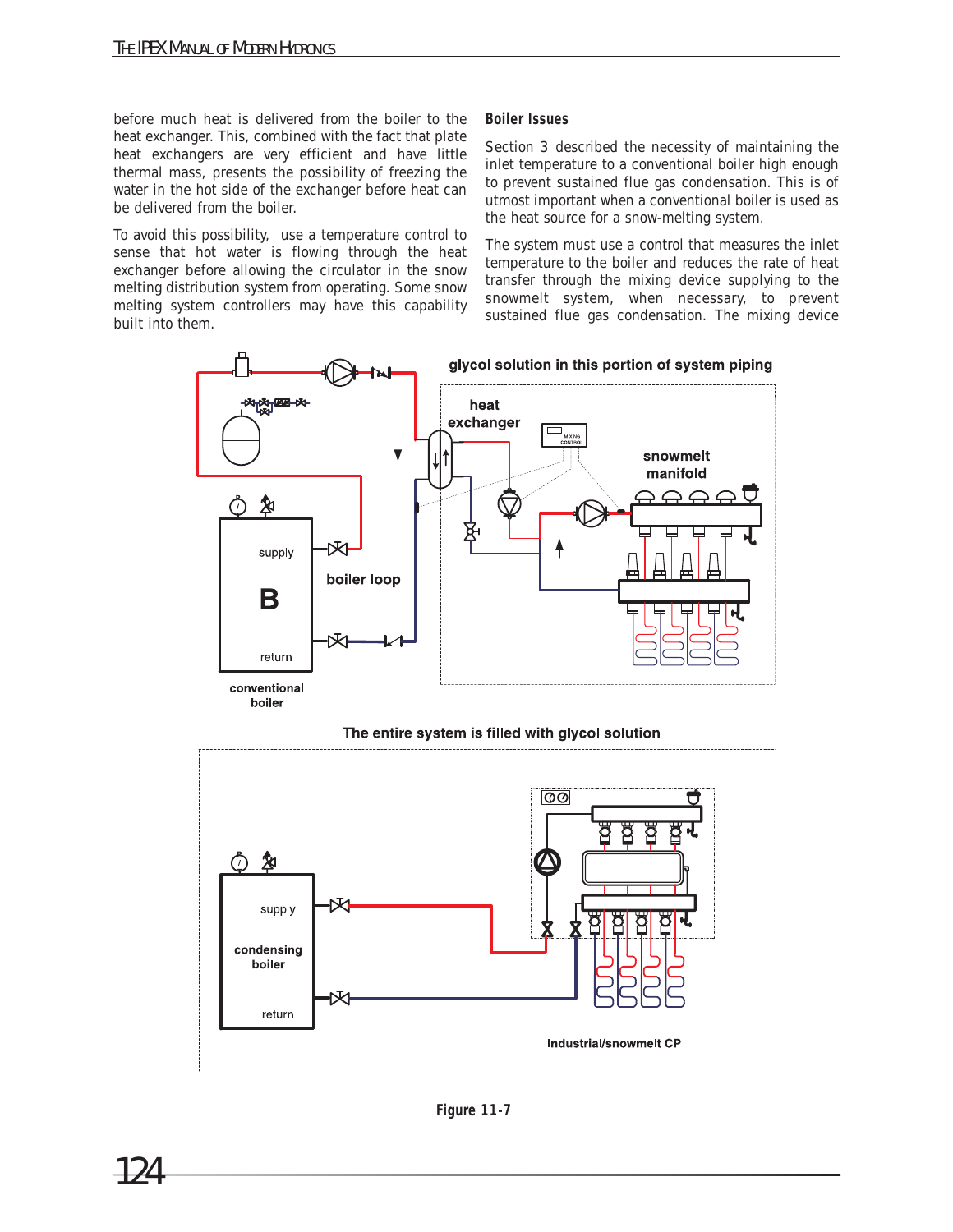can be a 2-way, 3-way, or 4-way mixing valve or variable speed injection pump as discussed in section 3 and shown in figure 11-8.

Condensing boilers are well suited to the low operating temperatures of hydronic snow melting systems. In most cases there is no need to install a mixing device between a condensing boiler and the snow melt distribution system. If the condensing boiler is operated with the same antifreeze solution as the snow melt circuits, there is no need to install a heat exchanger. This minimizes the operating temperature of a condensing boiler and increases its efficiency.

#### **Idling Pavement Surfaces**

When the melting system starts from a cold temperature, it may take considerable time for the surface to reach melting temperature. To decrease this lag time, some snow melt controls can maintain the pavement at an "idling" temperature just above or below freezing.

If the pavement temperature is idled just above freezing, it will generally be free of frost and "black ice", and be an important advantage in terms of safety. Idling the pavement just below freezing reduces standby heat loss, but still allows for rapid warm-up to melting temperature. Most controls let the installer adjust the pavement idling temperature.

Control systems with idling capability typically initiate the idling mode when the outside air temperature drops within a few degrees of freezing (35 to 40 degrees F.). Such air temperatures represent the possibility of frozen precipitation. Idling the system above these air temperatures is largely a waste of fuel.

To idle the pavement, the controller must sense pavement temperature. Typically, a small thermistor sensor is located within a "well" in the slab. This well is usually made of capped copper tubing that's cast



**Figure 11-8**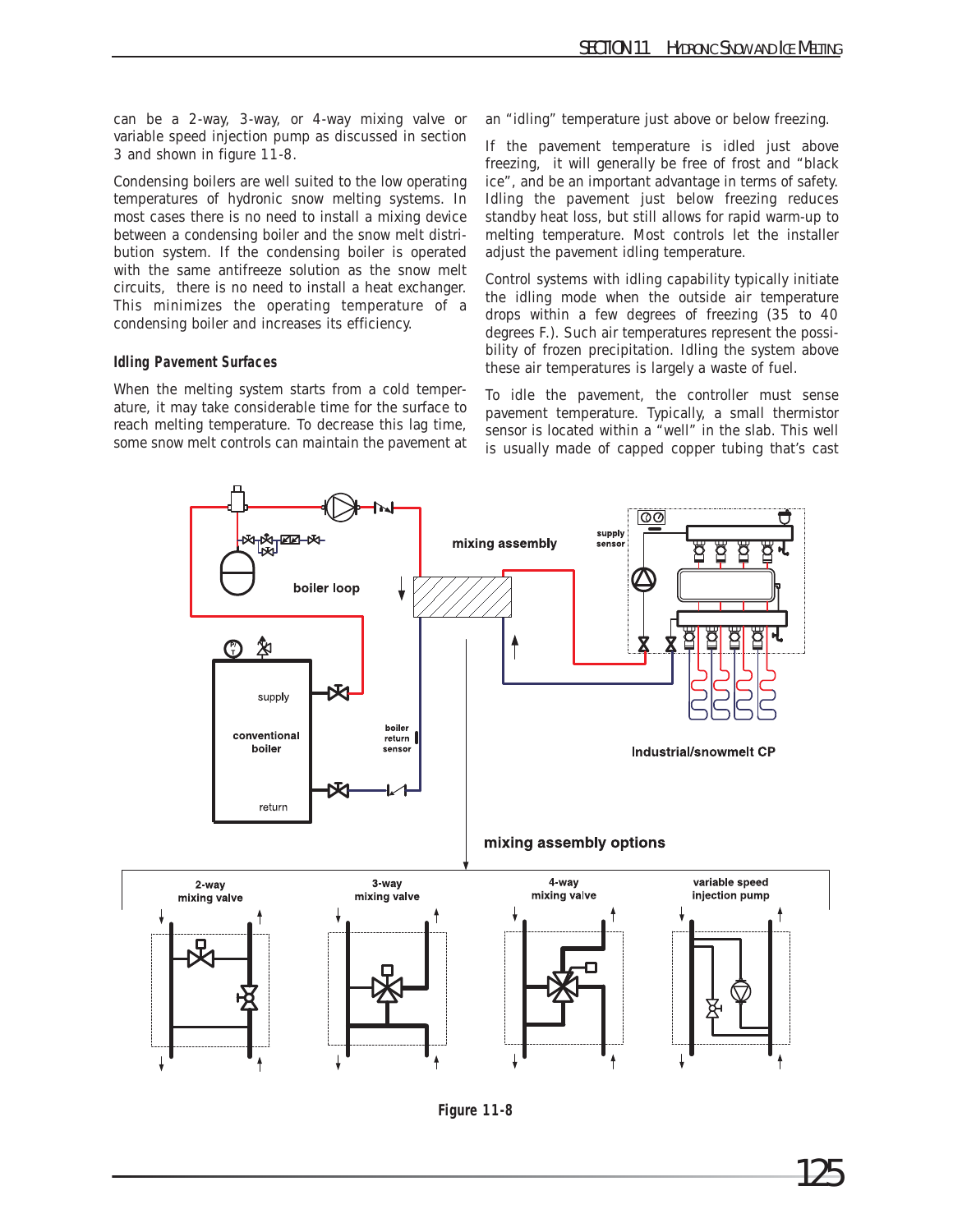into the pavement. The position of the slab temperature sensor is crucial to the proper performance of the control system. The slab sensor is typically located 1" below the top of the pavement, and halfway between adjacent tube circuits. The open end of the well should lead to an accessible location so the sensor can be replaced if it ever fails. Be sure to follow the control manufacturers' recommendations regarding installation of the pavement temperature sensor.

#### **Manual Melting Control**

Systems can be designed with manually operated start and stop controls. Typically the system begins supplying heat to cold pavement when a switch is moved to the "on" position. Heat flows to the pavement as long as the switch remains on.

This approach is fine, provided someone pays close attention to the status of the snow on the pavement, and turns the system off as soon as melting is completed. If the attending person forgets the system is operating, it could run indefinitely (or until it runs out of fuel). The cost of unnecessary operation can be high, especially on larger systems. This possibility is the single biggest argument against a manual start / manual stop control system.

The next logical refinement would be a control system with manual start and automatic shut off. The system is shut off after a set time has elapsed. The time is selected by the person turning on the system based on the amount of snow and previous experience with the system. Overriding conditions such as very cold air temperatures, or sustained air temperatures above freezing, may also be used to terminate operation. The goal is to turn the system off as soon as melting is complete and the pavement is in the process of drying. The latter is important to prevent the formation of dangerous "black ice." Some manual start/automatic off snowmelt controllers also allow the pavement to be maintained at a set idling temperature.

#### **Automatic Melting Control**

More sophisticated snow melting controls are available that automatically detect frozen precipitation on the slab surface and initiate melting operation. They also terminate heat input when melting is complete. Most can also be configured to idle the pavement at a specific temperature when desired.

Fully automatic snow melting controls require a snow detection sensor. Some sensors are mounted directly into the top surface of the pavement and can detect when frozen precipitation is present, as well as measure pavement temperature. Other types of sensors are mounted above the pavement. They provide an

electrical contact closure whenever precipitation is occurring AND the outside air temperature is below a given temperature.

Both types of sensors have a small heated cell at the top of their housing. Precipitation is detected by the electrical conductivity of the water on this cell. This, in combination with an air temperature just above freezing, provides the start-up criteria for the system.

Control systems that monitor pavement temperature tend to reduce fuel usage by allowing the system to maintain the pavement surface just a few degrees above freezing. The cooler the pavement surface, the lower the heat losses.

Many snow melting controls can also prevent or terminate melting if the outside air temperature rises above a preset value. In non-critical applications (class 1 systems), melting can also be prevented or terminated during very cold weather when heat loss would be excessive.

#### **11-6 Circuit Design Information**

Selecting the proper tube size, spacing and flow rate is an important part of system design. The section gives technical guidelines and formulas that can be used to evaluate the trade-offs and help optimize the system.

#### **Flow requirements**

The flow rate required for a snow melting circuit to deliver a given amount of heat to the pavement can be determined using formula 11-1.

#### **Formula 11-1**

$$
f = \frac{q}{-k \times \Delta T}
$$

**where:**

 $f = required flow rate (gpm)$ 

- $\Delta T$  = temperature drop on the loop(degF)
- $q =$  rate of heat output required (Btu/hr)
- $k = a$  constant based on the concentration of antifreeze used (see chart below)

| 100% water             |        | 30% Propylene 40% Propylene 50% Propylene |           |  |
|------------------------|--------|-------------------------------------------|-----------|--|
|                        | alvcol | glycol                                    | glycol    |  |
| $k = 500$<br>$K = 477$ |        | $K = 465$                                 | $K = 449$ |  |

For example: the flow rate required to deliver 22,000 Btu/hr using a 40% solution of propylene glycol in a circuit operating with a 20 degree F. temperature drop is: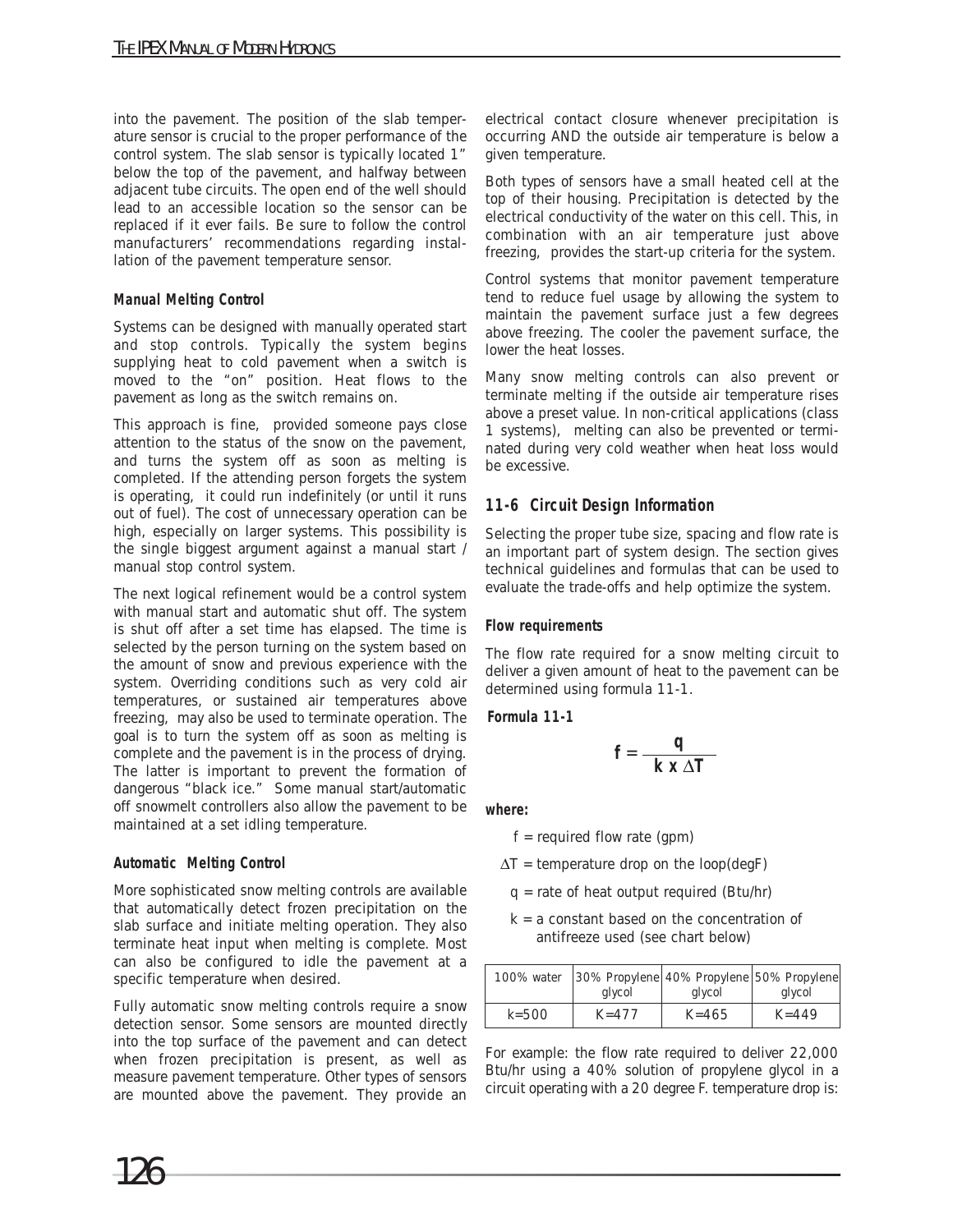typical floor heating application.

| $=$ | 22000    | $= 2.36$ gpm |
|-----|----------|--------------|
|     | 465 x 20 |              |

The rate of heat delivery required for many snow melting applications is considerably higher than that required for a typical floor heating system. To deliver more heat without excessive temperature drop, the flow rate in the embedded circuits must be increased. The use of glycol-based antifreeze solution (instead of 100% water) reduces the heat carrying ability of the heat transfer fluid, and further increases the flow requirement.

For example: the flow rate in a 250 foot long floor heating circuit, with tubing spaced 12" apart, delivering 25 Btu/hr/sqft with a 20 degree F. drop in water temperature is:

$$
f = \frac{q}{500 \times \Delta T} = \frac{250 \times 25}{500 \times 20} = 0.63 \text{ gpm}
$$

This flow is easily handled by a 3/8" or 1/2" tube.

However, the required flow rate in a 250 foot long circuit using tubing spaced 12" apart, delivering 150 Btu/hr/sqft with a temperature drop of 20 degrees F., and using a 50% solution of propylene glycol is:

$$
f = \frac{q}{450 \times \Delta T} = \frac{250 \times 150}{449 \times 20} = 4.2 \text{ gpm}
$$

This flow rate is well beyond proper range of application for a 1/2" tube.

The common solution to the high flow requirement of snow melting systems is to use larger diameter tubing. 5/8" Kitec pipe is commonly used in snow melting applications, while 3/4" diameter Kitec pipe is sometimes used in larger systems.

In some locations, such as steps, the bending limitations of 5/8" and 3/4" Kitec pipe does not allow it to be used. In these situations, use multiple shorter circuits of 1/2" pipe.

The following table gives suggested maximum circuit lengths for various sizes of Kitec pipe used in snow melting applications. These lengths assume a 50% propylene glycol solution is carried by the tubing, and that the allowable head loss is equivalent to that of a 300 foot long circuit of 1/2" Kitec pipe used in a

| maximum        |         |         | 1/2" Kitec   5/8" Kitec   3/4" Kitec | 1" Kitec |
|----------------|---------|---------|--------------------------------------|----------|
| circuit length | 180 ft. | 250 ft. | 400 ft.                              | 560 ft.  |

Note the allowable length of 1/2" tubing circuit is approximately 50% that of 3/4" tubing. Likewise, the allowable length of a 5/8" Kitec tubing circuit is approximately 65% that of 3/4" tubing.

#### **Circuit Head Loss**

The head loss of the snow melting circuits along with the system flow requirements will determine the size of the system's circulator(s). It's important to select tube sizes and limit circuit lengths to prevent excessive head loss in snow melting circuits.

Formula 11-2 can be used to estimate the head loss and resulting pressure drop in Kitec tubing carrying a 50% solution of propylene glycol and water at a mean temperature of 100 degrees F. This temperature was selected as representative of average conditions is a class 1 (residential) system. The head loss is about 12% higher than predicted by the formula when the mean fluid is at 80 degrees F., and about 15% lower when the fluid temperature is 140 degrees F.

#### **Formula 11-2**

$$
Hloss = c x L x f1.75
$$

**where:** 

 $H<sub>loss</sub>$  = head loss (feet of head)

 $c = a$  constant based on tube size (see table below)

 $L =$  circuit length (feet)

 $f = flow$  rate (US gpm)

 $1.75$  = an exponent of the flow rate

| c value |       | 1/2" Kitec   5/8" Kitec   3/4" Kitec   1" Kitec |                                         |  |
|---------|-------|-------------------------------------------------|-----------------------------------------|--|
|         | 0.062 | 0.0154                                          | $\vert$ 0.00526 $\vert$ 0.00189 $\vert$ |  |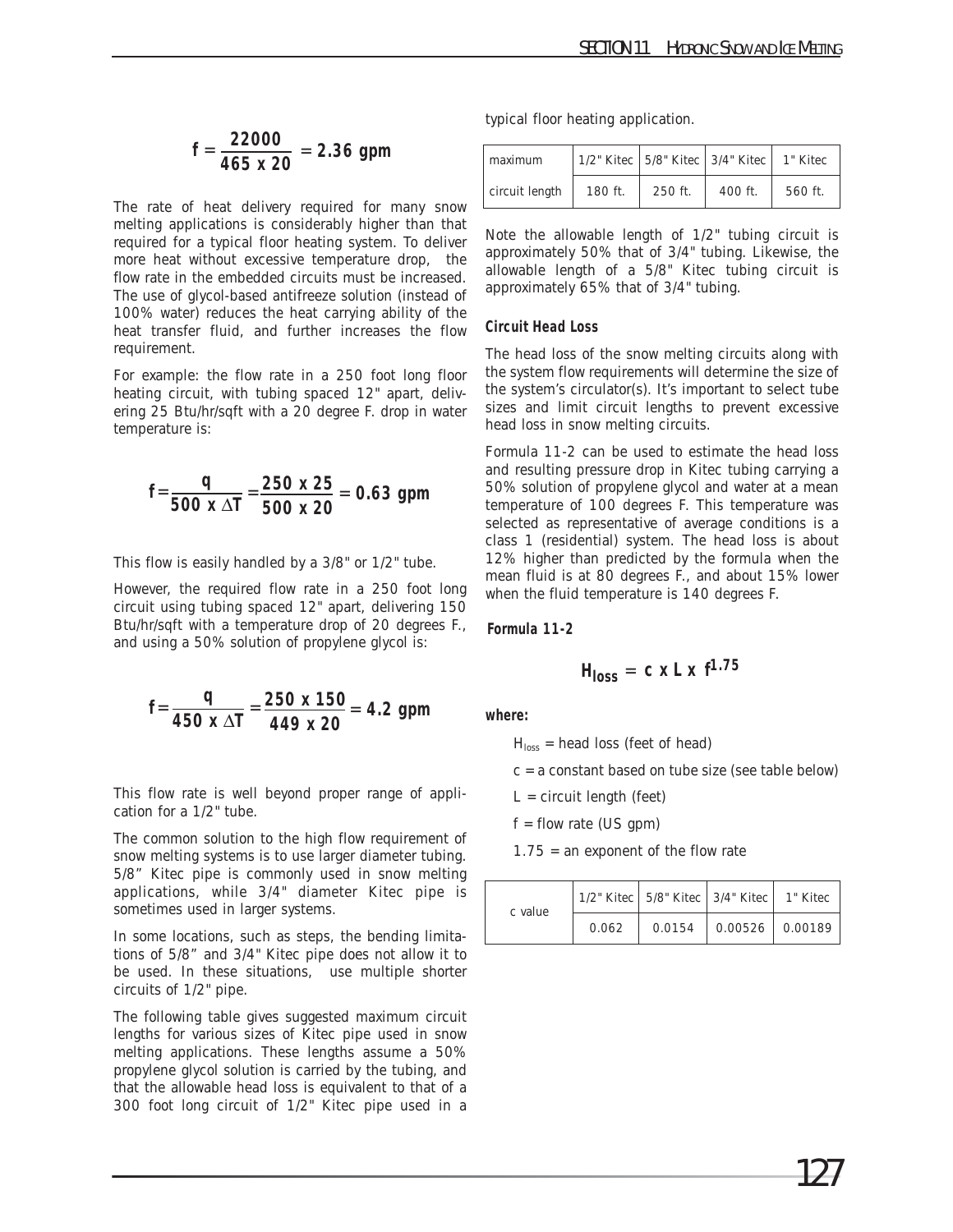#### **Circuit Temperature Drop**

Most snow melting systems are designed with circuit temperature drops of 20 to 30 degrees F. under steady state operation. However, during start-up of a cold pavement, the temperature drop can easily be 3 to 5 times greater than this. This is why it's so important to protect a conventional boiler as discussed in the previous section. As the slab gradually warms up, the temperature drop decreases towards its nominal design value.

Temperature drops in excess of 30 degrees F. can result in uneven melting patterns on pavement surfaces. One novel approach to correcting this situation is to periodically reverse the flow through the tubing circuits. A motorized 4-way mixing valve that cycles from one end of its travel range to another based on signals from a time delay relay is one way to do this. This concept allows more even heat distribution to the

pavement, and arguably could allow the system to use higher steady state temperature drops. The larger temperature drops would reduce flow rates and required pumping power. The concept is shown in figure 11-9.

#### **Estimating Heat Output**

The exact heat output of a heated exterior pavement depends on many simultaneous conditions such as air temperature, wind speed, relative humidity, snow coverage, rate of snow fall, pavement drainage characteristic, tube diameter, tube spacing, R-value of underside insulation, soil temperature and thermal properties of the paving. Many of these conditions change from one melting cycle to the next. Some of these parameters may not be known or readily obtainable by the designer. Thus, it is very difficult to develop a highly precise engineering model of a given



**Figure 11-9**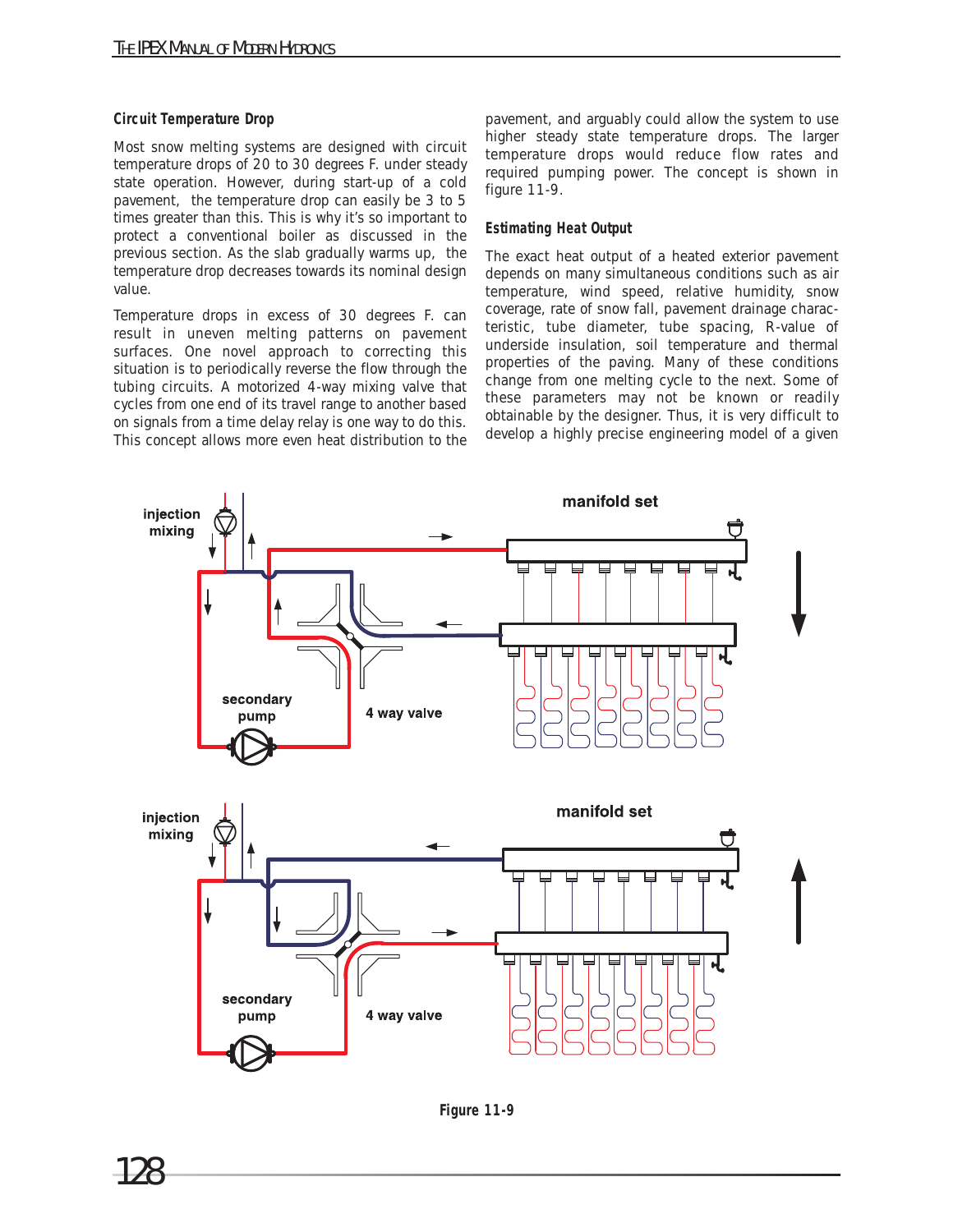snow melting installation.

Formula 11-3 is an empirically derived relationship that can be used to approximate the heat output of a snowmelt slab using tubing spaced 12 inches apart, and covered with snow in the process of melting.

$$
Q = 2 \times (MFT - 33)
$$

**where:**

 $Q =$  heat output (Btu/hr/sq. ft.)

MFT = mean fluid temperature in the circuit (degree F.)

For example: assume a tube circuit installed at 12 inch spacing is supplied with 120 degree F. fluid and operates with a 20 degree F. temperature drop. The mean fluid temperature in the circuit is 110 degrees F. When the slab is covered with a film of water (from the melting snow), its rate of heat output is approximately:

**Formula 11-3**

$$
Q = 2 \times (110 - 33) = 154
$$
 Btu/hr/sq.fr.

#### **Tube Spacing Factors**

Figure 11-10 can be used to estimate the relative gain in heat output when tubes are spaced closer than 12 inches apart. Simply multiply the slab's heat output assuming 12 inch tube spacing by the multiplier to estimate its heat output, using the same mean fluid temperature, at closer tube spacing.

For example: if the pavement's heat output using tubing spaced 12 inches apart averages 154 Btu/hr/sq. ft., its estimated average heat output using 6 inch tube spacing, and the same mean fluid temperature is 154 x 1.34 = 206 Btu/hr/sq. ft.

The following tube spacings are suggested as a general guideline based on the system's class. Obviously closer tube spacing allow higher rates of heat delivery, albeit at a higher cost. Tube spaced more than 12" apart can lead to excessively uneven melting patterns, and is not recommended.

Class 1 systems: 9-12 inches

Class 2 systems: 6-9 inches

Class 3 systems: 6 inches

IPEX Radiant™ design software can be used for further studying the performance trade-offs of various tube spacing and fluid supply temperatures.



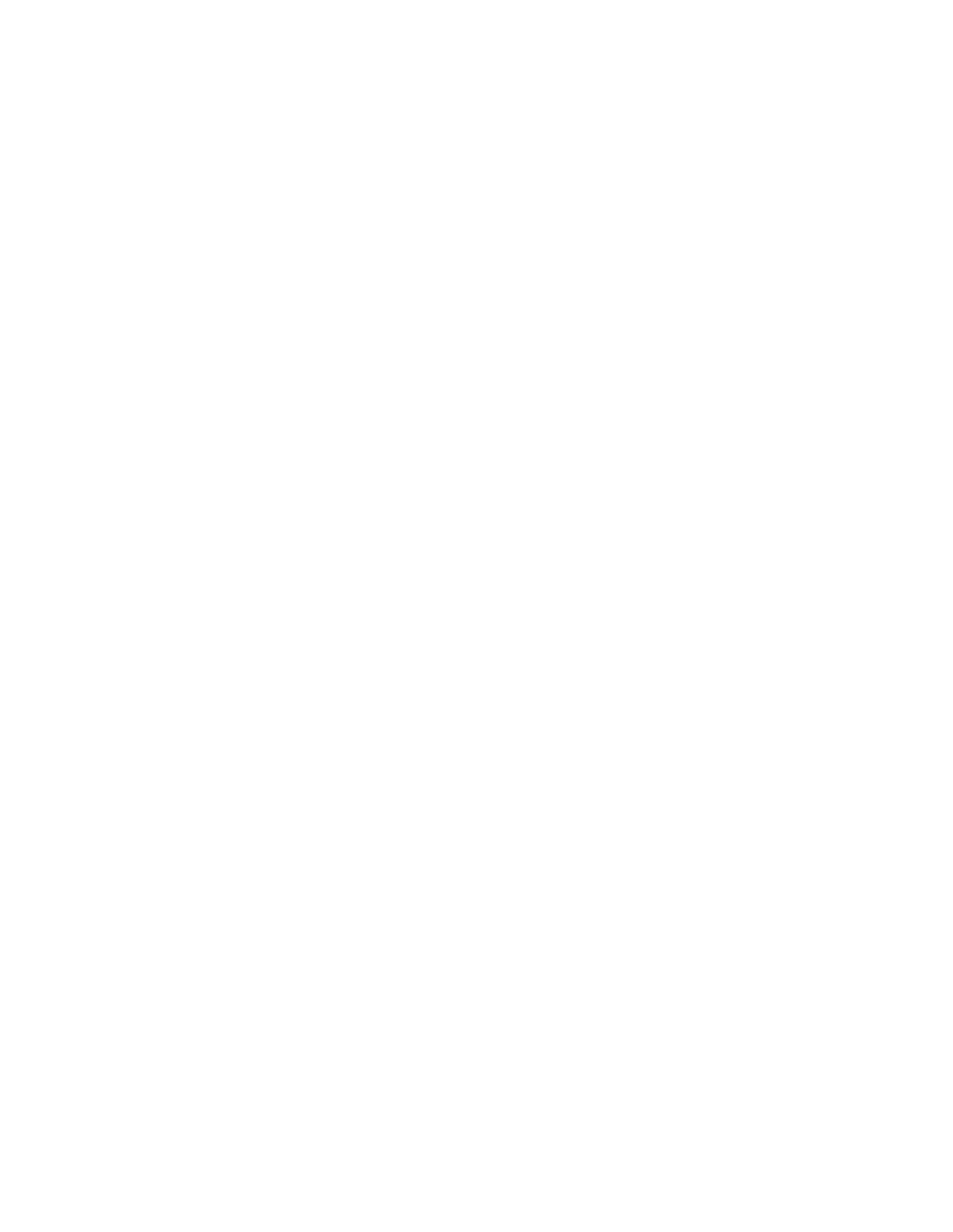## **IPEX RADIANT<sup>™</sup> DESIGN SOFTWARE**

The heating system is an integral part of building design and requires a specific and detailed design process. Heating engineers must analyze building location, function, occupancy and control requirements in order to select and design the proper system and specify the appropriate components.

IPEX offers the state-of-the-art IPEX Radiant™ Design software program to assist designers in calculating a number of the key design features of hydronic radiant heating systems.

IPEX Radiant™ greatly assists designers by performing the following tasks:

- Building heat loss calculations
- Floor output sizing to compensate for heat loss
- Floor piping details and specifications
- Control Panel and Manifold Selection
- Supply and Return Piping Design
- Temperature Control Selection Suited to the Project
- Project Material List and Report Generation

Project calculations are summarized in reports of varying details depending on your needs. Summary reports provide overall project design information while detailed reports present every aspect of your calculations.

IPEX Radiant comes complete with a WarmRite Floor component data base and prices. It lets you add non IPEX components to your own data base of heating items regularly specified and it creates customer and project data bases to assist in managing on-going designs and for future follow-up.

All of these features are compiled inside an interactive, user friendly software that gives designers the flexibility to create and specify the best possible hydronic radiant heating system.

**SECTION** 

12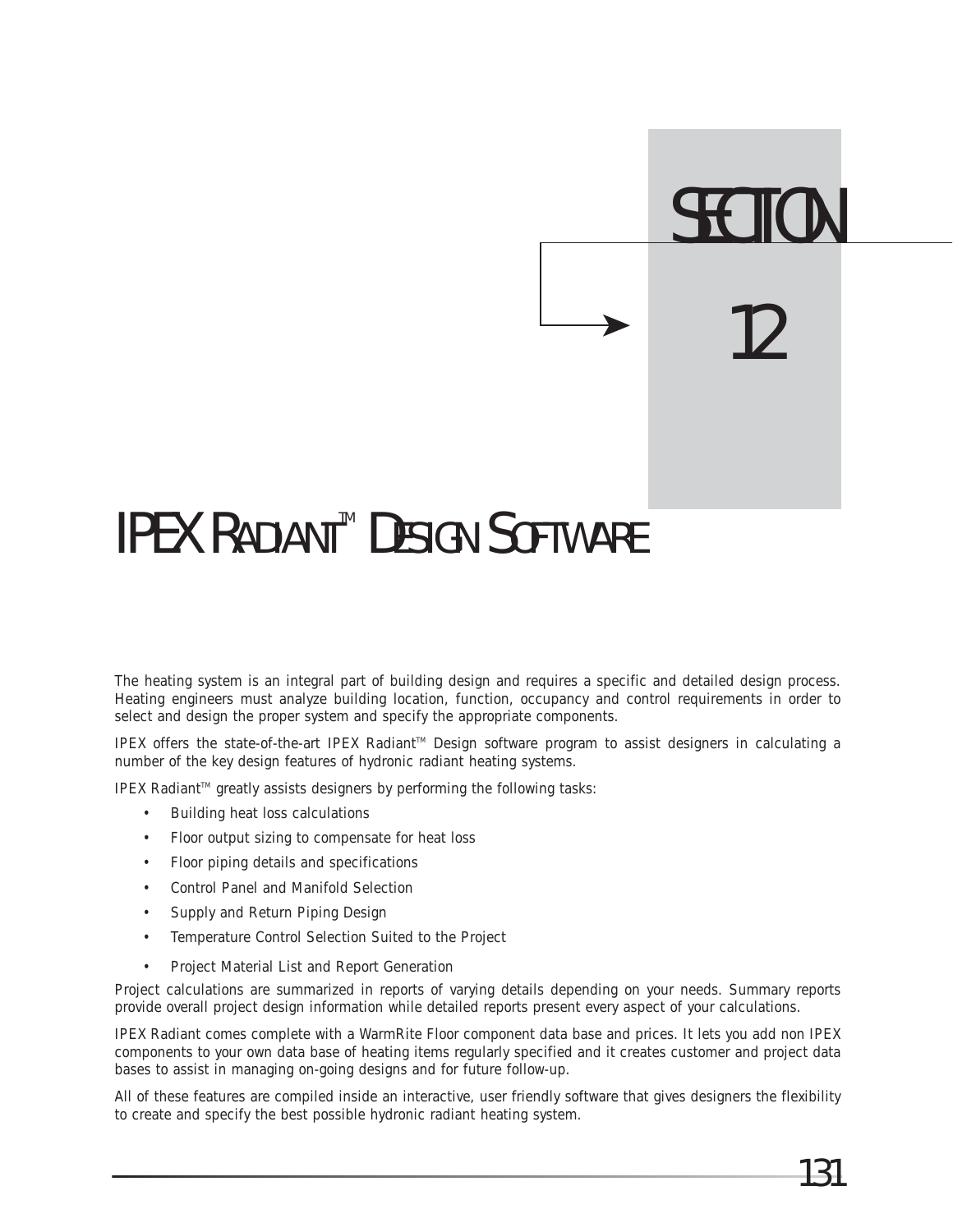#### **IPEX Radiant™ Design Software System Requirements**

The program is offered on CD-ROM and must be loaded onto the hard drive of your computer. Minimum operating system requirements are as follows:

| Processor        | Pentium 133 or greater                                   |
|------------------|----------------------------------------------------------|
| Hard Disk Space  | 50 MB                                                    |
| RAM              | 32 MB minimum; 64 MB or greater recommended              |
| Video Adapter    | VGA                                                      |
| Operating System | Windows 95, Windows 98, Window NT4 (SP5) or Windows 2000 |

Insert the disk and loading starts automatically. If the Auto Run does not start choose Start / Run, type D:SETUP then choose OK. The setup wizard will install the software onto your hard drive. Follow the screen prompts during this process.

When the installation is finished an icon will appear on your desktop, giving you access to IPEX Radiant at the click of your mouse.

The IPEX Radiant<sup>™</sup> Design Software is supported with a Help Wizard and full program tutorial.

To obtain your personal copy of the IPEX Radiant™ Design Software, please copy, complete and fax through the required form on the following page.